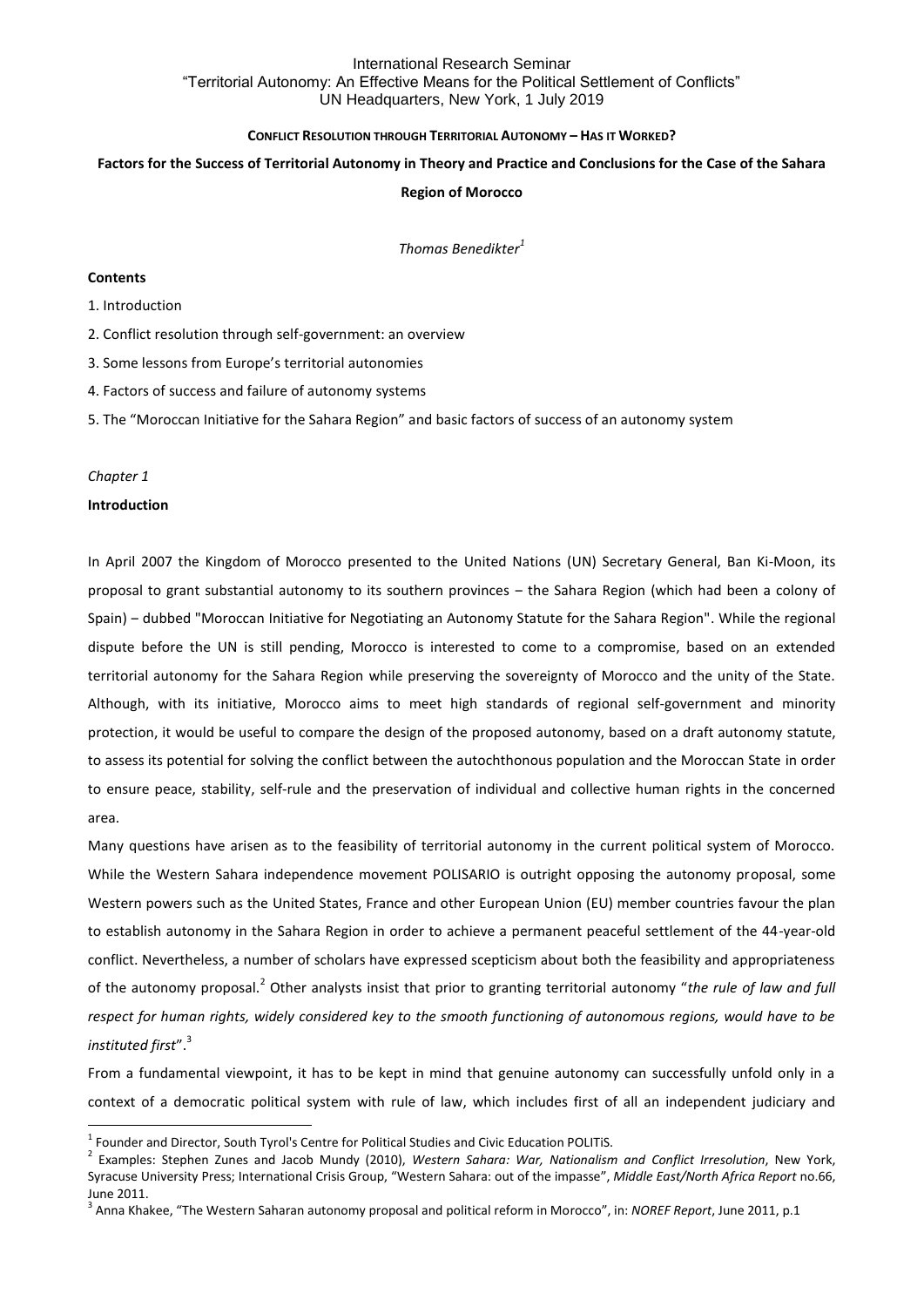horizontal division of powers. To make it short: true autonomy can only exist within a democracy in both the concerned autonomous region and in the state at large. Recent progress in the Kingdom of Morocco towards the international standards of pluralist parliamentary democracy and the rule of law at every level of government contribute to creating propitious perspectives for a successful establishment of territorial autonomy in its Sahara Region.

This paper picks up the key term of "success or failure" of a territorial autonomy as a system of vertical power sharing between the central state and one or some territories under its jurisdiction to settle a conflict between these actors. As territorial autonomy has been widely tested since almost 100 years, it is possible to carve out single criteria of success, based on empirical evidence drawn from about 60 cases in 20 countries around the world. While some autonomy systems have failed due to various reasons, the major part of autonomous regions ever established is still working, some sufficiently well, others less. Some autonomous regions are autonomous only by name; other previously autonomous communities have democratically decided to shift to another constitutional status as in some cases territorial autonomy in the long term did not fulfil the aspirations of the concerned people.

The purpose of this paper is to sum up such central criteria of success of an autonomy before coming to briefly assess, on the background of such criteria, how Morocco's Initiative on Autonomy for the Sahara Region is likely to be successful. But first, we start with an overview on current developments in the "world of autonomous territories" and with some lessons derived from the application of territorial autonomy with regard to success or failure of autonomy systems.

#### *Chapter 2*

 $\overline{a}$ 

#### **Conflict Resolution through Autonomy: an Overview**

Territorial autonomy is supposed to be an appropriated device to solve conflicts between central states and ethnic communities different from the state's titular majority people, settling homogenously on their traditional home region. Such communities can also be ethnolinguistic minorities, smaller nations (people), indigenous peoples or communities defined just by their particular geographical position with regard to the mainland or their particular history different from the state at large. Autonomy is a mechanism of vertical power sharing to solve internal conflict, to decentralize state power and to accommodate a separate ethnic or regional identity. The basis for an autonomy system is mostly a homogenously settling ethnic group considering its territory as a separate entity but respecting the state's intent to avoid dividing its territory. Today, worldwide, some 58 regions or other sub-state entities can be qualified as modern systems of territorial autonomy according to criteria of definition based on democracy and rule of  $l$ aw $<sup>4</sup>$ </sup>

Ethnic conflict in history often has led into a vicious cycle: violent insurgency, state repression, violation of human rights and massive persecution, traumatized population, democracy jeopardized, freedoms and liberties restricted or abolished. As Ghai and Woodman wrote, "[c]*ountries bedevilled by ethnic conflicts rarely achieve their economic potential. Conflict drives away investors, domestic capital and local qualified youth willing to launch new enterprises,* 

<sup>4</sup> Thomas Benedikter (2010), *The World's Modern Autonomy Systems,* EURAC Bozen (download from Internet), and Thomas Benedikter (ed., 2009), *Solving Ethnic Conflict through Self-Government*, EURAC Bozen (download from Internet).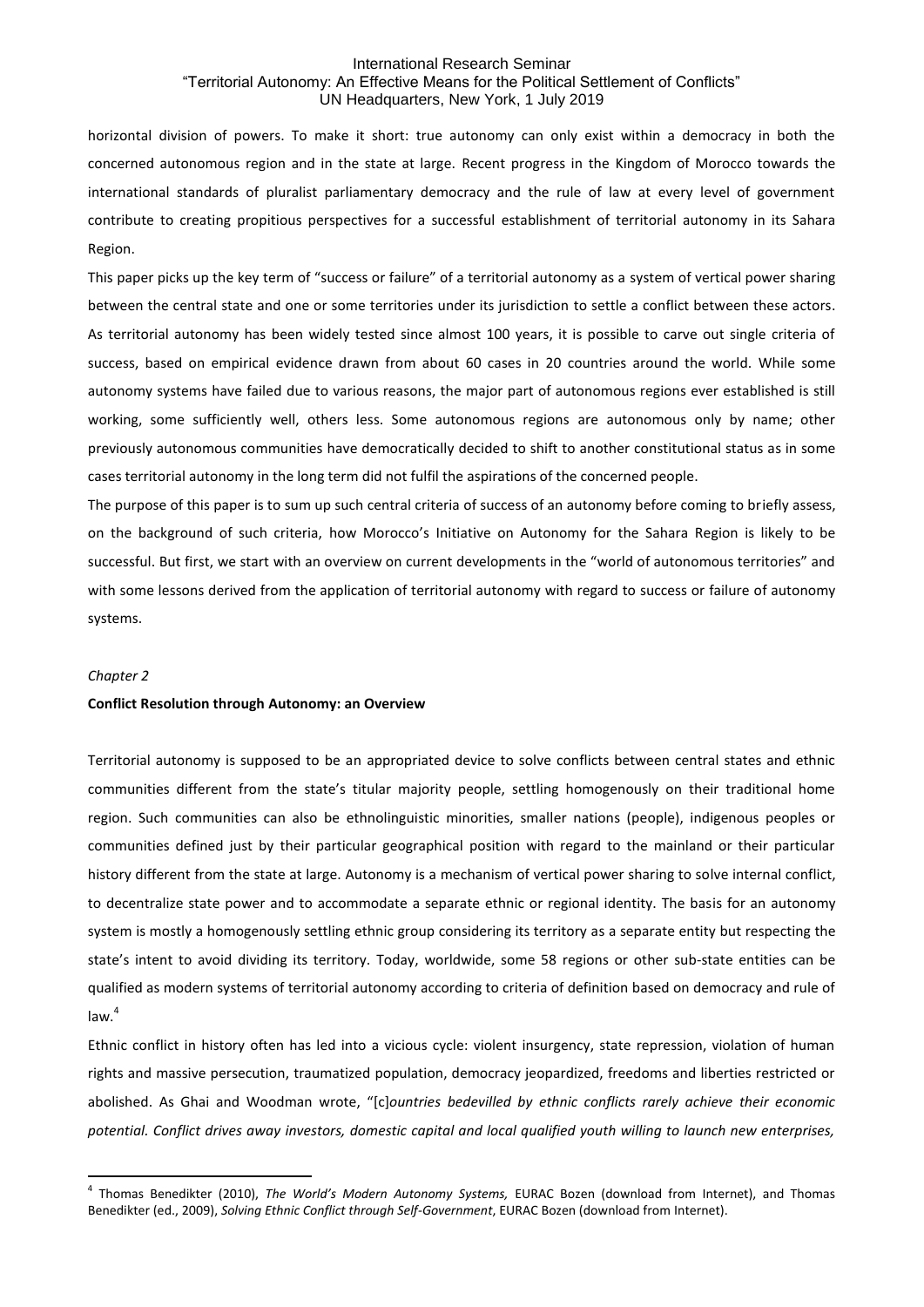*skilled and educated people emigrate, the general level of education declines, large parts of state revenue are wasted*  for security and arms."<sup>5</sup> Autonomy has served to settle such conflicts, carried out also by military means, as Bougainville (Papua New Guinea), Mindanao (Philippines), Aceh (Indonesia), the Basque Country (Spain), Kurdistan (Iraq), Atlantic Coast of Nicaragua, Northern Ireland, Bodoland (India), etc.

Europe still is home to the majority of working autonomies (38 single regions out of 58 worldwide), and in most cases autonomy has proved to serve as a device to settle ethnic and centre-region conflicts. In some countries, territorial autonomy was not mainly established due to ethnic conflicts, but just to strengthen vertical power sharing between the central state and the concerned region. As in federal systems, autonomy in this sense allows for more regional democratic self-government, but limited for one or some sub-state units. In the following paragraphs is a brief overview on the world's working autonomies.

‒ In **Italy**, the five regions with a special autonomy statute (Trentino-South Tyrol, Aosta Valley, Friuli Venezia Giulia, Sardinia, and Sicily), established in 1948, are entitled since 2001 to adopt a general reform of their autonomy statute also by participatory procedures, but those regions have not carried out such an operation yet. Actually priority is given to the enlargement of autonomous powers of three regions of Northern Italy with ordinary statute (Lombardy, Veneto, Emilia-Romagna), shifting Italy's system from a symmetrical regional state to a "system of differentiated autonomies". This process is not driven by ethnic conflict or claims of minority communities, but by the widespread interest of the economically richer Northern regions to exercise major control on public resources.



 $\overline{a}$ 

‒ In **Spain**, the only state fully composed by autonomous communities (and two autonomous enclaves on Moroccan territory), the most striking process of recent years has been the attempt of national selfdetermination of Catalonia culminated in the popular referendum of 3 October 2017. One of the main reasons of this process towards secession should be kept in mind: although in 2006 a new autonomy statute was adopted by the Catalan Parliament first and its electorate later, in 2010 essential parts of this new statute were cancelled by the Spanish Constitutional Court, driving major political forces in Catalonia on the

<sup>5</sup> Yash Ghai and Sophia Woodman (2013), *Practising Self-Government, A Comparative Study of Autonomous Regions,* Cambridge University Press, p. 451.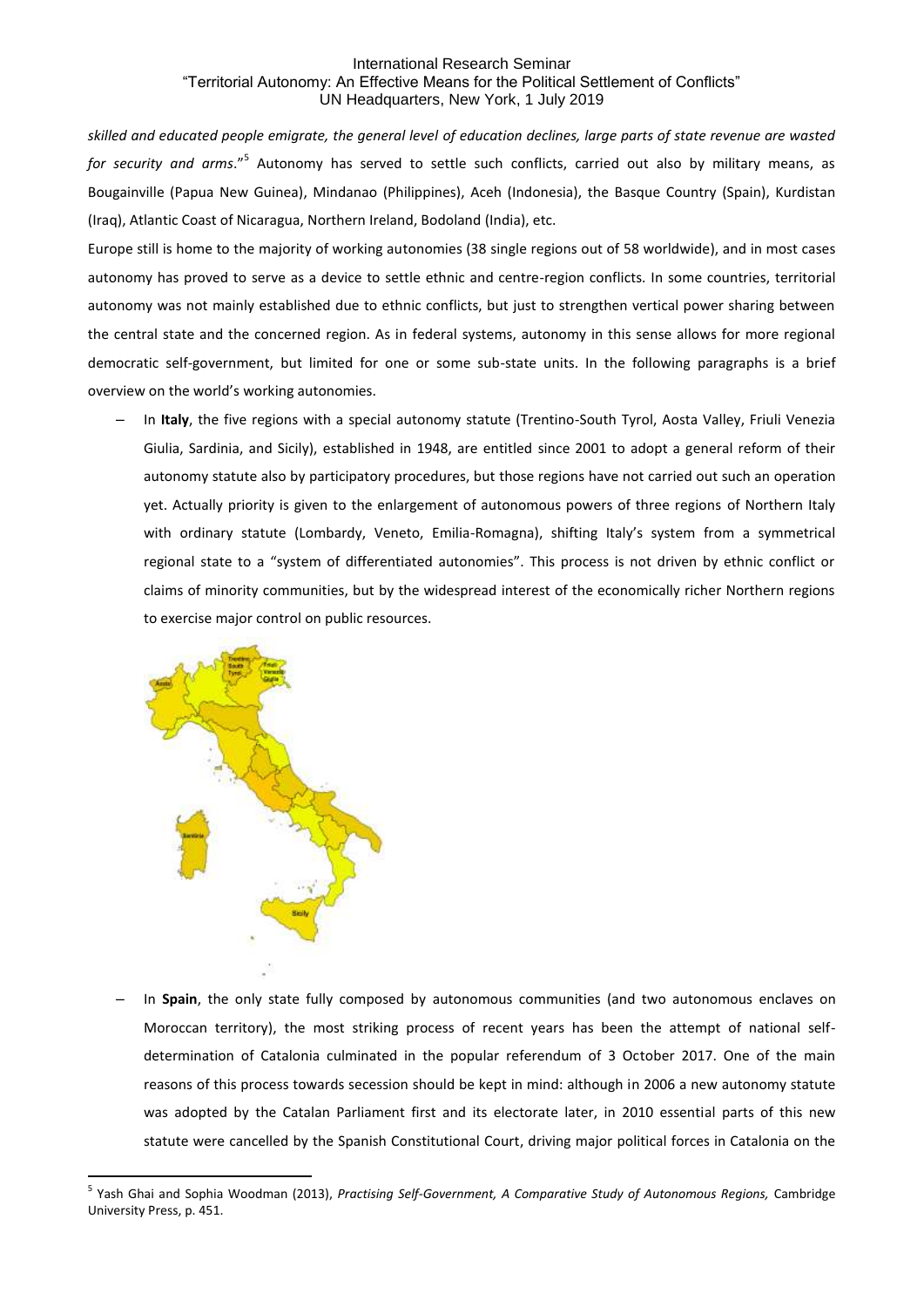road to secession. However, territorial autonomy as the basic principle of the Spanish state's internal organisation has not been questioned and keeps on to be the widely accepted basis for power sharing for the remaining 16 autonomous communities.



‒ In **Belgium** (German Community, part of Wallonia), **Finland** (Åland Islands), **Portugal** (Madeira and Azores) and **Denmark** (Faeroe Islands and Greenland), autonomy is working smoothly and no kind of tensions between the central state and the concerned autonomous entity are reported.

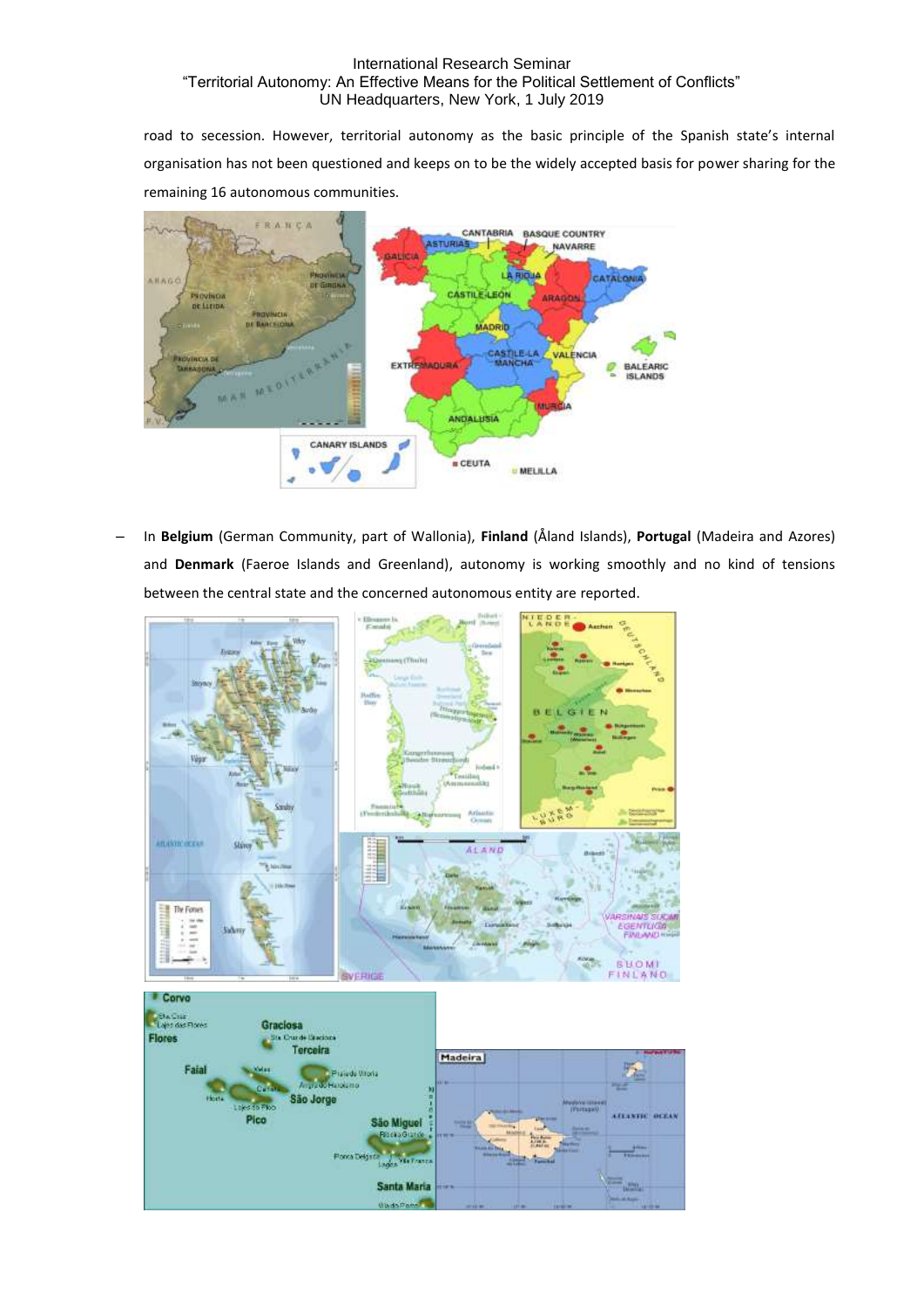‒ The issue is different for the **United Kingdom**. In September 2014 the autonomous country of Scotland held a popular referendum on whether to become an independent state or retain autonomy. As in Spain again, this cannot be deemed a failure of autonomy, but should be interpreted as a democratic expression of the deeprooted aspiration of the Scottish people to regain statehood after more than 300 years of British rule. As the majority of the voters preferred autonomy, and as the result of the referendum led to a strong effort to enlarge its autonomy, finally genuine autonomy has prevailed. In Northern Ireland, self-governance is linked to a complex consociational arrangement between the two communities (Catholics and Protestants), a permanent challenge for the political parties involved. While the background of the EU for all autonomy solutions within the Union is helpful, the breakaway of the UK from the EU (Brexit) is causing serious troubles for Northern Ireland. This reminds us of the importance of a kin-state, of trans-border cooperation and international integration as well as of consociational arrangements among different ethnic groups within the autonomy systems: factors of success which will be stressed in chapter 3 and 4.



‒ In **France**, recently territorial autonomy is gaining ground in two different regions with a different legal and political status: Corsica and New Caledonia. The latter held a popular referendum on independence in December 2018, which saw the option of secession clearly defeated. The majority of New Caledonians preferred to keep the status of an autonomous "Overseas Collectivity". In Corsica, since the victory at polls of the political front for self-government in 2015, new political negotiations have been launched to enlarge the autonomy of the island. Secession is not anymore an issue since its supporters are marginalised.

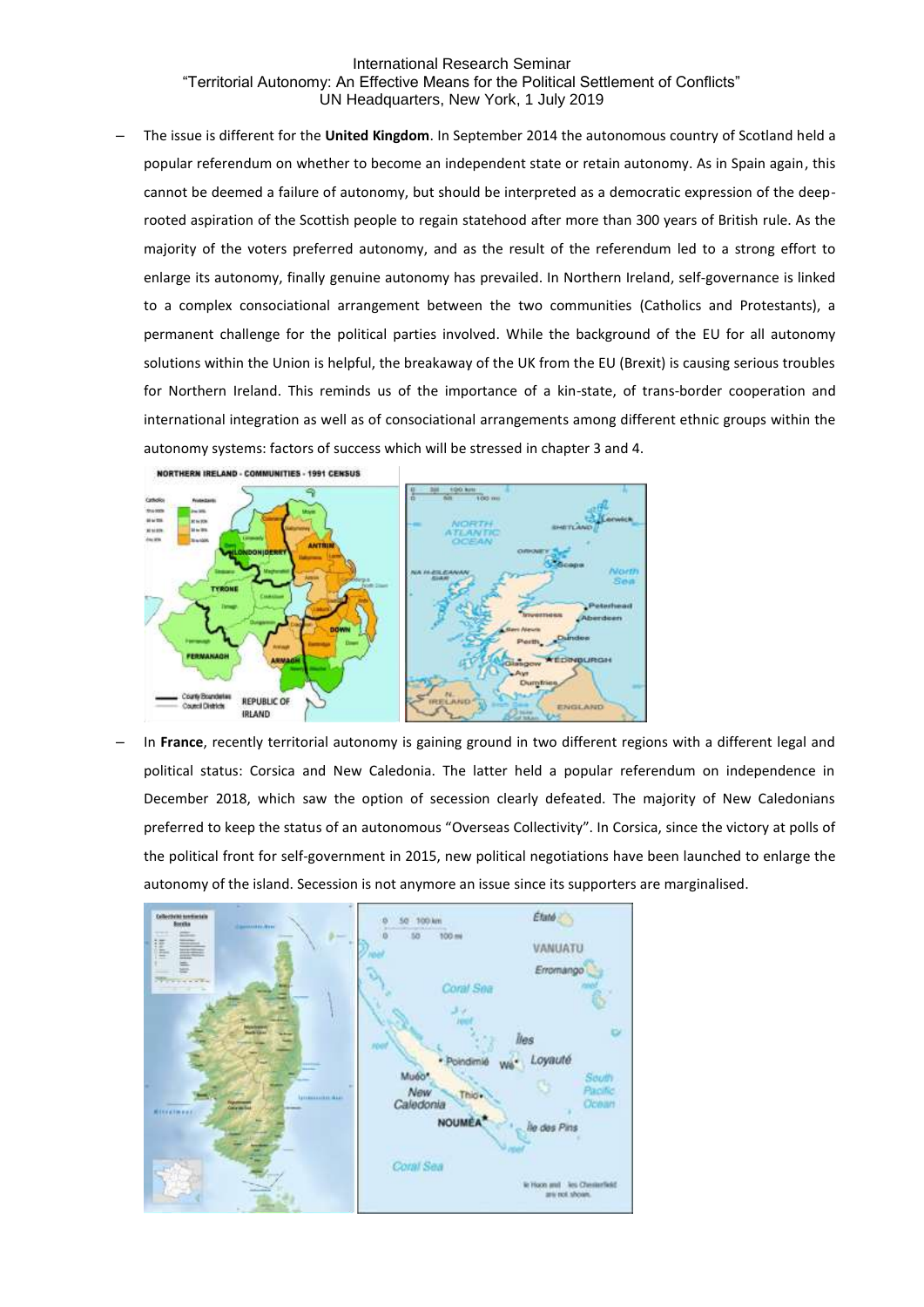- ‒ From **Serbia**'s Vojvodina no major tensions or cutbacks are reported, although this region suffers from general problems regarding Serbia's economy and public finances.
- ‒ **Moldova**'s only autonomous region, Gagauzia (155,000 inhabitants), has been established in 1994 and entrenched in the national constitution. In 2014 also in Gagauzia claims were raised for independence. Without any consent by Moldova's central government a referendum was held on 2 February 2014. Some 98.4 percent voted for a closer relationship with Russia and the Commonwealth of Independent States (CIS) member countries. Gagauzia's autonomy statute provides for its right to self-determination whenever Moldova would cease to be an independent state. In the same referendum, 97.2 percent of the Gagauzian voters expressed a veto against a closer relation with the EU. Moldova in 2009 has accessed to the EUprogram "Eastern Partnership". The referendum was declared illegal and in violation to the Constitution.



- ‒ On the other hand, in some other states of **Eastern Europe** and the **Caucasus** region, territorial autonomy is on the table in order to solve long lasting ethnic conflict, but did come to a breakthrough yet. In some cases territories seceded by violent means and declared themselves "independent republics" not recognized by hardly anyone else than Russia (Abkhazia and South Ossetia in **Georgia**, and Transnistria in **Moldova**). Although autonomy was offered by their former states, this solution has been rejected by the breakaway territories. **Romania** since almost 20 years rejects every request of its large ethnic Hungarian minority of Transylvania to achieve territorial autonomy for the so-called "Szeklerland". This currently is the most critical conflict on territorial autonomy within the EU.
- ‒ Autonomy is an issue also in **Latin America**, where it is not properly implemented in **Nicaragua**'s two autonomous regions, "Atlantic Coast North" and "Atlantic Coast South." Conversely in **Chile**, a large ethnic community of the indigenous people of the Mapuche demands territorial autonomy for their region, Wallmapu, located in the centre of the country, so far without success.
- ‒ In **Africa**, despite several serious crises triggered by ethnic diversity and conflict, a modern system of territorial autonomy is currently working only in Zanzibar (**Tanzania**), while it is envisaged for **Morocco**'s Sahara Region to bring about a stable and peaceful solution.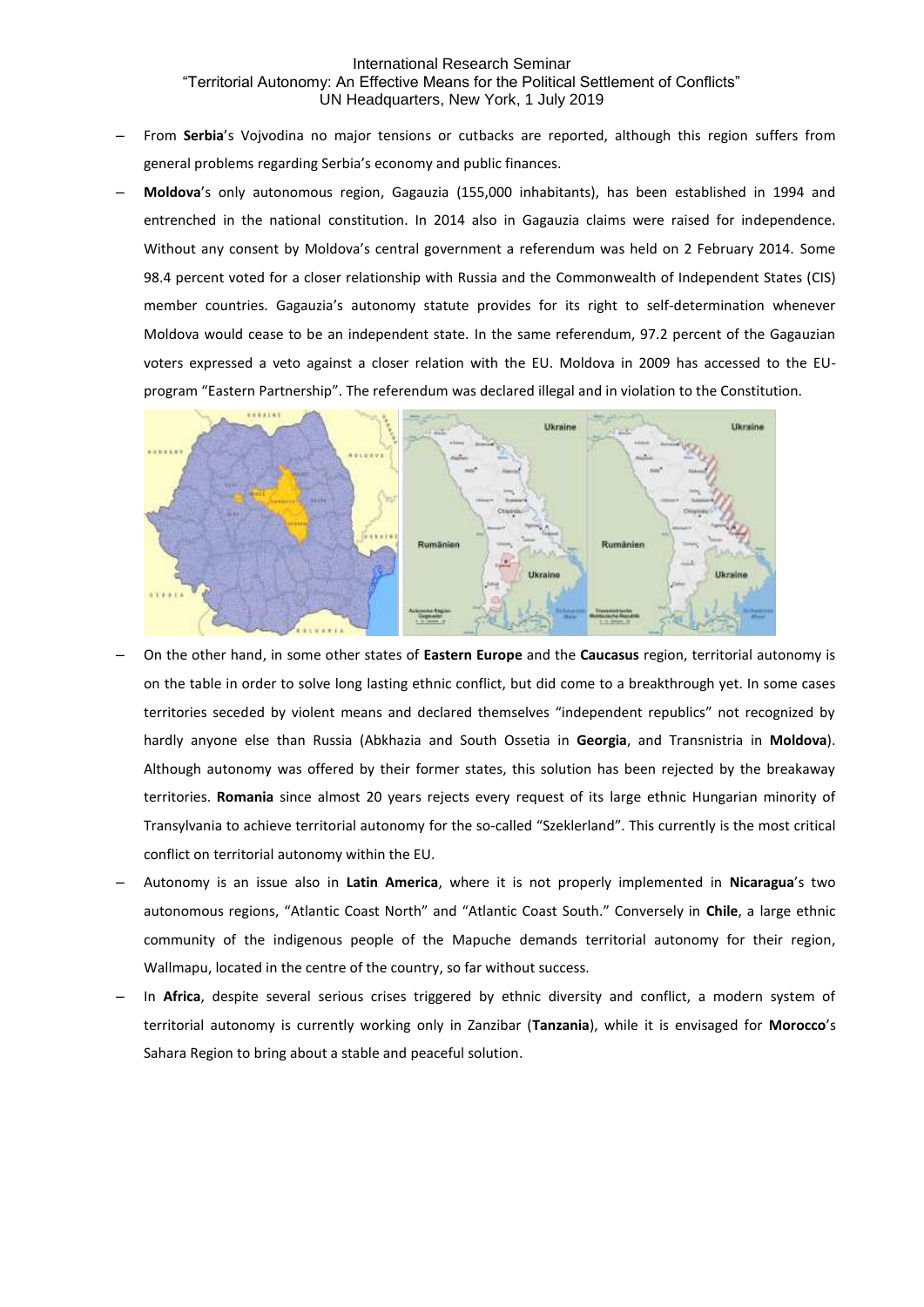International Research Seminar "Territorial Autonomy: An Effective Means for the Political Settlement of Conflicts" UN Headquarters, New York, 1 July 2019



‒ The development of territorial autonomy in **Asia** appears more contradictory. On the one hand, in some cases territorial autonomy is not only well entrenched in the country's constitution and accepted by the concerned population (Aceh, **Indonesia**), but the Bangsamoro Autonomous Region (**Philippines**) is currently even extended to a much larger area including all territories inhabited by a majority of Muslims (previous name "Autonomous Region of Muslim Mindanao, ARMM). On the other hand, no progress is reported for the attempt to solve the long-lasting armed conflict between the central government of **Thailand** and the Muslim majority of the Pattani region in the South by means of territorial autonomy. In the island of Bougainville, an autonomous region of **Papua New Guinea**, in 2020 a popular referendum on possible independence will be held according to the autonomy statute of 2002. Secession was also the issue in the Autonomous Region of Kurdistan in **Iraq**, where a referendum on independence was organized in October 2017. Although more of 90 percent of the voters were favouring that solution, the whole operation failed as neither the Iraqi state nor international actors recognised the process. Autonomy is an issue also in post-war **Syria**, as the Federation of Northern Syria-Rojava, a multi-ethnic, pluralist and multi-religious community mostly inhabited by Kurdish people, is striving for territorial democracy under a new democratic, federal and secular constitution.



Territorial autonomy in ASEAN countries: Bangsamoro (Philippines), Aceh and Papua (Indonesia), Pattani (Thailand, to be established). In Oceania: Bougainville (Papua-New Guinea).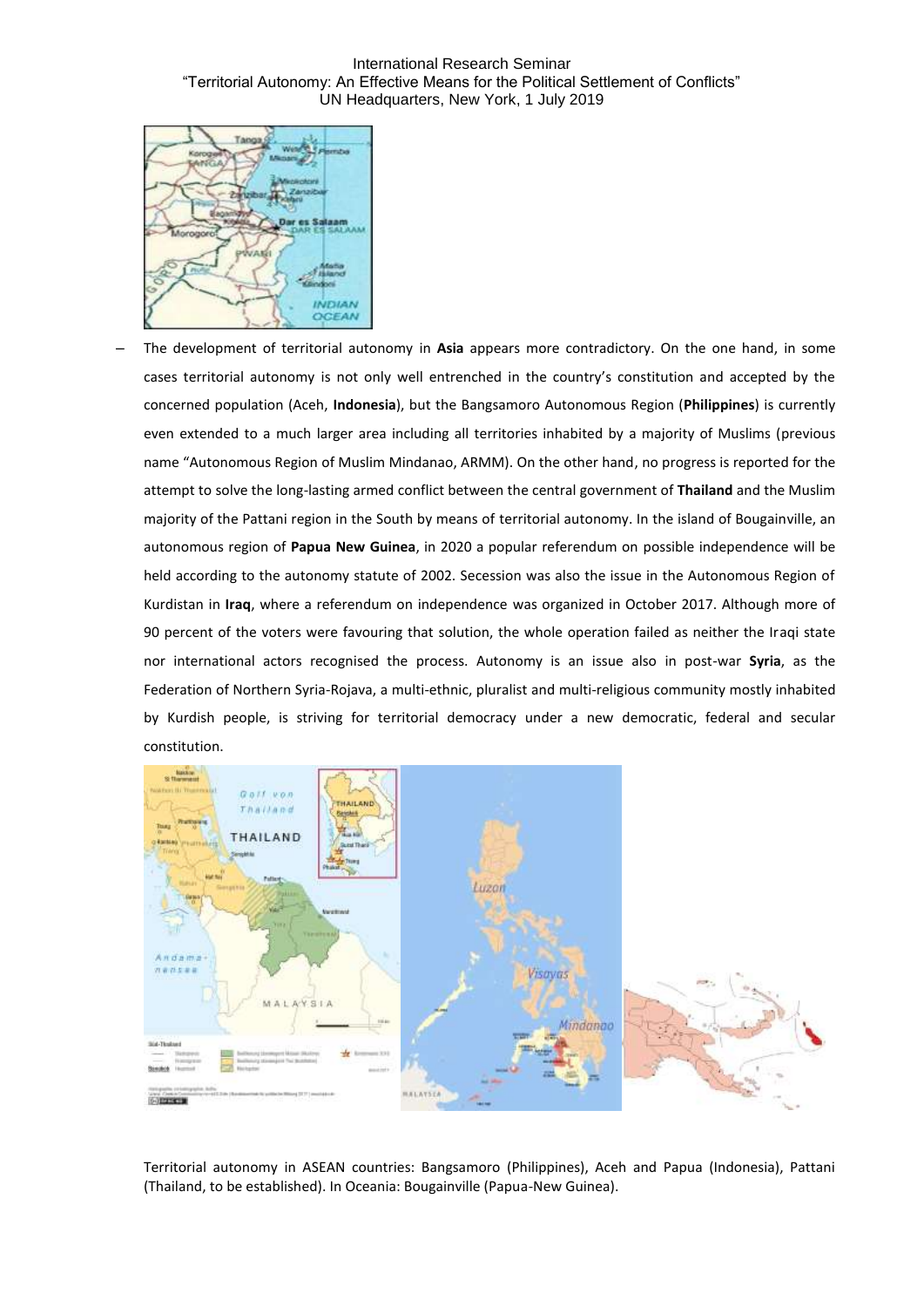International Research Seminar "Territorial Autonomy: An Effective Means for the Political Settlement of Conflicts" UN Headquarters, New York, 1 July 2019



Considering some efforts for self-determination and secession in various autonomous regions, often the objection is raised that autonomy rather than a stable solution would be a step towards secession. For two reasons such developments towards democratic self-determination must not be regarded as traumatic events.

First, autonomy processes in history have often helped to shift the conflict from a violent armed struggle to a peaceful confrontation on political level. Even violent fringes of self-determination movements, like the ETA in the Basque Country, radical groups in Corsica, and the IRA in Northern Ireland, relinquished the strategy of violent confrontation when advanced forms of autonomy came to the negotiation table. Protracted violent insurgency in those cases has eventually evolved towards a compromise on the form of autonomy, sometimes backed by a kin-state. Apparently a growing number of states have acknowledged that autonomy can serve to integrate national minorities into the state and to stabilise the conflict in situations otherwise prone to get out of control. This happened also in Bougainville, Aceh, in Mindanao, Bodoland (India) and Nicaragua (Atlantic Coast).

Second, in most cases of the currently working modern systems of territorial autonomy, no serious secessionist movements are still operating. When autonomy is established and respected by the central state, endowed with sufficient resources, fully implemented as a legal framework for self-government and also governed with sufficient consociational respect and protection of minorities, usually no secessionist claims are gaining ground.

### *Chapter 3*

### **Some Lessons from Europe's Territorial Autonomies**

#### **3.1. Practical Lessons Learned**

Modern territorial autonomy today is working worldwide in at least 58 regions of 19 countries with a differing degree of self-government and differing scope and depth of autonomy vis-à-vis the central state. Some 38 of those regions are located in Europe. In combination with other forms of autonomy (e.g. cultural autonomy), territorial autonomy has revealed to yield a high capacity of conflict resolution and minority protection. Which lessons can be drawn from the European experiences with territorial autonomy? A comparative analysis of such experiences has to begin with the fundamental goals of every territorial autonomy system and the corresponding regulations. To measure the efficiency and quality of all these regulations would require a highly complex set of indicators, which hardly can be empirically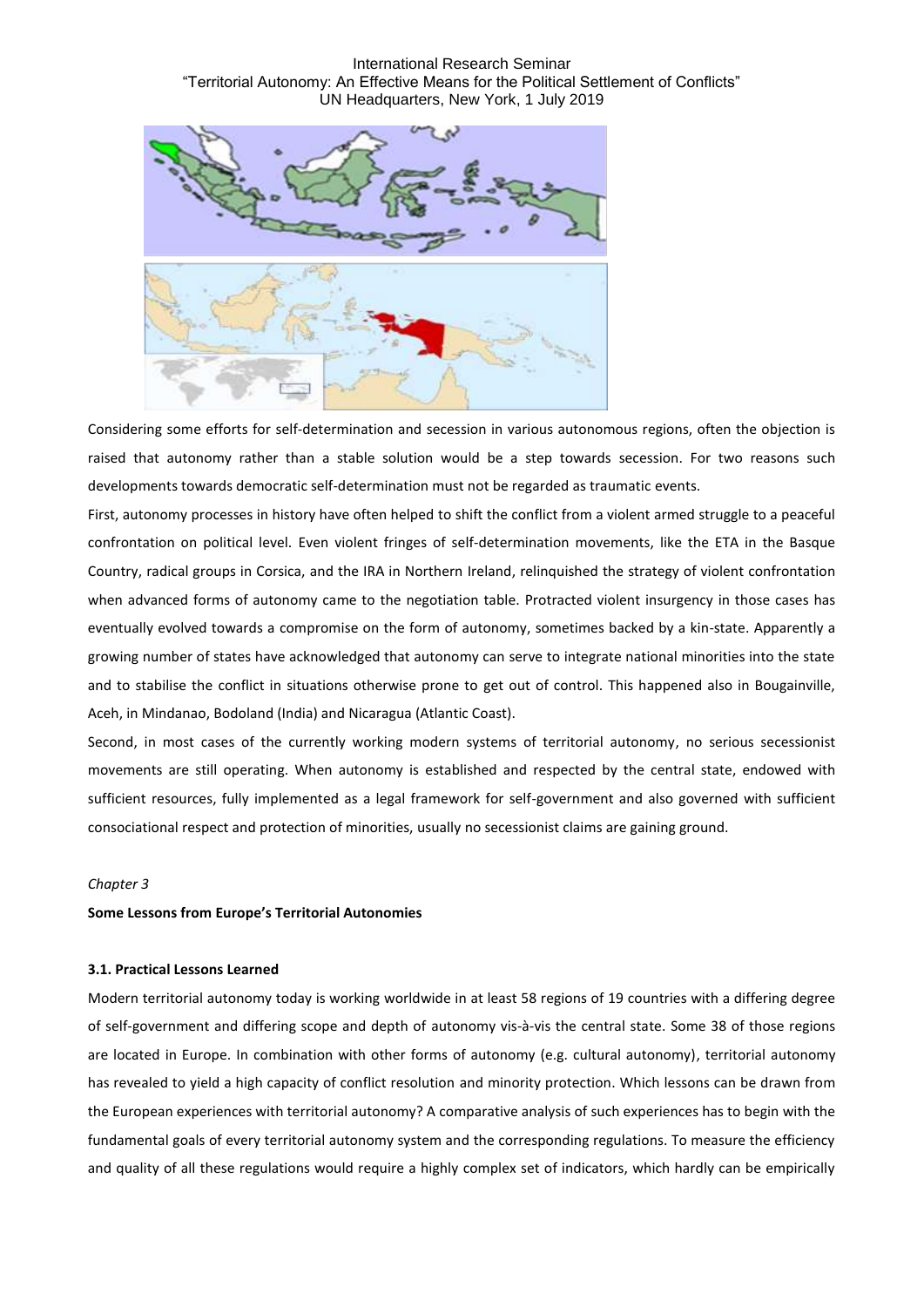assessed. What can be done is to gauge the success of an autonomy system according to its fundamental goals.<sup>6</sup> Most autonomy statutes are tailor made for the respective political context of a region or community, sharing the fundamental purpose of regional self-government. More concretely: a regulation suitable for the German Community of Belgium may not necessarily be sufficient for Greenland or South Tyrol. A provision that has brought about positive results in Åland may not be appropriated for Italy's Aosta Valley, as the population could have different needs and preferences.

In reality, in most cases, territorial autonomy had to match two or three main objectives, namely granting selfgovernance in a limited area, protecting the national minorities living in that area and ensuring a lasting, peaceful and cooperative relationship between a territory and the central state. Besides the conflict between the central state and the region enjoying or seeking autonomy, such autonomy often has to tackle a double challenge regarding democracy: to grant the protection of the national minority on its traditional homeland giving them more power of decision making but at the same time to include all the groups living in that area into the self-governance system. Territorial autonomy should benefit a whole regional community, not only one group of the population.

According to the specific premises and conditions of a region and national minorities, each autonomy system in Europe shows a particular "architecture" and particular mechanism to ensure participation, conflict solving, power sharing, minority protection, and stability.<sup>7</sup> These autonomies are "work in progress", involved in dynamic processes of reform, correction and transformation. By definition, they have to be dynamic, giving space to new answers for a developing society. On the other hand, there are some elements and conditions which have turned out to be key factors of success. New autonomy projects and negotiations have to take them into account, avoiding repeating the harmful mistakes made in some other cases and adopting devices more likely to bring about a successful solution.

Keeping in mind this basic information about working autonomy systems, some lessons can be drawn from the European experiences:

1. **Autonomies have not been a mere act of unilateral devolution of public powers**. Establishing, entrenching and amending the autonomy were mostly based on a genuine negotiation process and constitutional consensus. This implied negotiations between political representatives of the concerned regional population and the central government.

2. **Autonomy is an open, dynamic, but irreversible process, which has to involve at least three players**: the representatives of the national minorities, the central government, and the representatives of other groups living in the same autonomous territory. All their interests have to be brought in a balance, with a strong role of the civil society and the media in building up a culture of common shared responsibility for peaceful co-existence.

3. **There should be a possibly complete set of functions and powers to endow local institutions with true potential of self-governance**. Sufficient powers make autonomy meaningful and should encompass legislative, executive and judicial powers, which have to be transferred in an unambiguous way. Where autonomous powers are too weak, tensions with the central state keep alive.

 $<sup>6</sup>$  Nevertheless, we can define on a theoretical level which "functional elements" compose the minimum standard of any territorial</sup> autonomy and which regulation of these functional elements could be the optimum in order to accommodate the interests of the conflict parties respectively.

 $^7$  This is correct for Italy with its five "Regions with a special statute" and for the United Kingdom with its three autonomous "countries" Wales, Scotland and Northern Ireland. But it is also a matter of fact in Spain, where all 17 autonomy statutes show some specific issues and pertain to a different category of advanced or less advanced form of autonomy.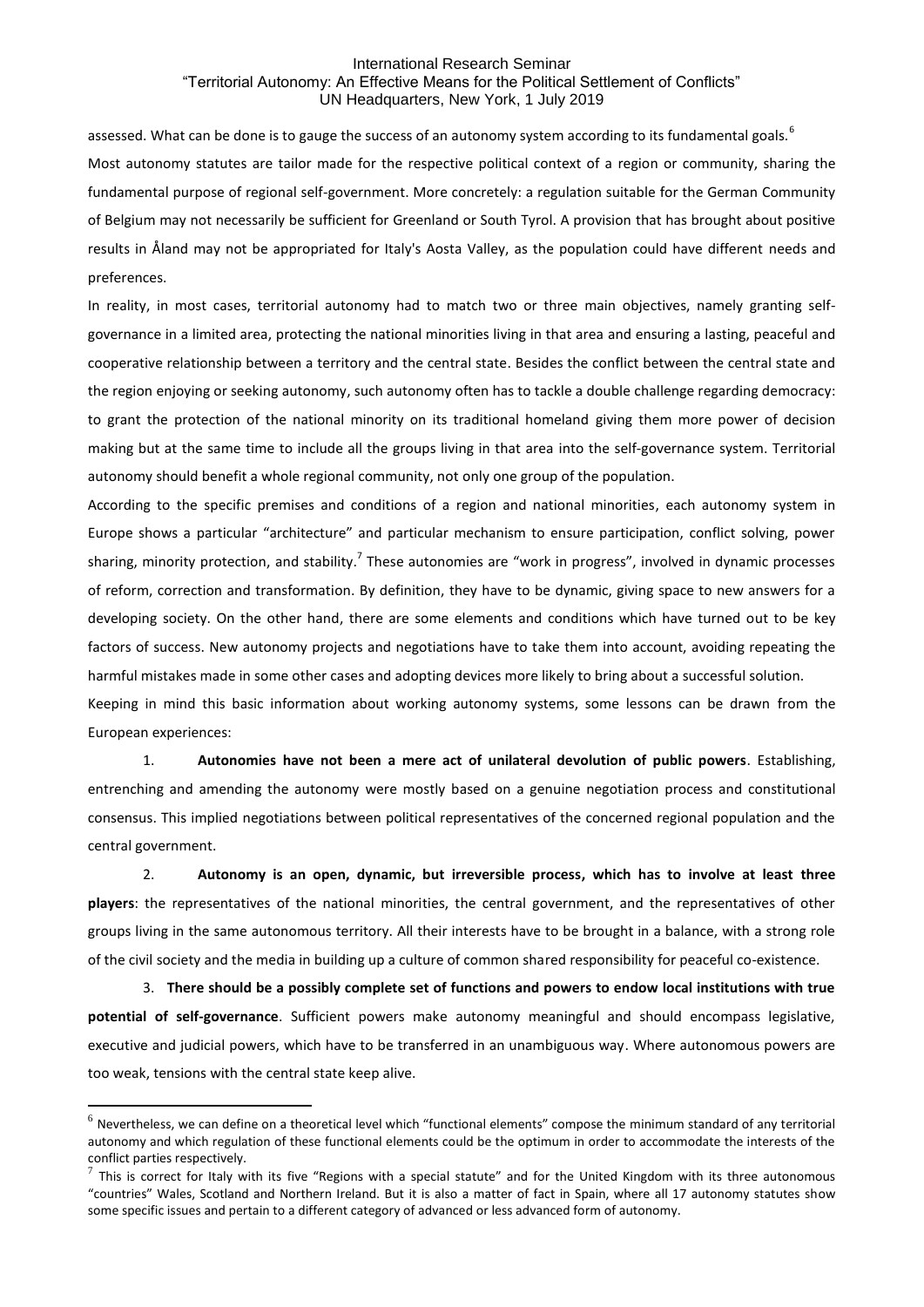4. **Autonomy could offer the necessary institutional framework for minority cultures and peoples and languages** insofar as the regional institutions are endowed with all culturally relevant powers and means, especially in the field of education, culture and media.

5. **Implementing autonomy takes time**. An implementation plan is to be incorporated in the conflict settlement process. This sometimes is a very technical, long-lasting undertaking.

6. **Autonomy has to be effectively entrenched, if not at an international level or bilateral level (kin-state), at least on a constitutional level**, preventing it from being exposed to the vulnerabilities of changing political majorities in a central parliament.

7. **There has to be a solid system of finance and sufficient provisions to allow the autonomous entity to control local economic resources**, in order to ensure a positive social and economic development of the region. Otherwise autonomy remains an issue of paper.

8. **Within the autonomous region, particularly when there are two or more ethnic groups sharing the same region, consociational arrangements have to be established** to grant access and participation to power to all relevant groups living in same territory.

9. **Regional integration, trans-border-co-operation with kin-states or integration in regional supranational organisations have definitely been helpful in ensuring autonomy solutions**. Moreover, in Europe, there are even forms of participation of autonomous entities in international organisations, exerting influence when the territory is affected.

10. **In order to ensure the effective operating of autonomy and in the case of overlapping powers between the state and the autonomous entity there is a need of "neutral instances" of mediation and arbitration or an effective mechanism of conflict solving**. Such a role can be attributed to the Constitutional or Supreme Court of a state or various forms of joint commissions with an equal number of members of the central state and the autonomous region. This has happened in various European states.

One major lesson to be drawn is that genuine modern autonomy is a viable arrangement to prevent the escalation towards a secession conflict. But autonomy, as recurrently pointed out, cannot be considered as a *panacea* or a 'shelter for all seasons', which can solve immediately all problems of national or ethnic minorities. Territorial autonomy should rather be viewed as an instrument for the effective protection and emancipation of minorities, for securing their equality in politics and economy and for minimizing the risks of disadvantage, marginalization and exclusion.

From the major part of historical examples of territorial autonomy emerges that autonomy has not been disruptive to territorial integrity. The claim for secession and concrete movement towards secession came up mostly in cases where autonomy either was denied or curtailed (South Ossetia, Abkhazia, Eritrea, Kosovo, Kurdistan-Iraq, Tamil Eelam, South Sudan, the Donbass region in Ukraine). Secession movements are strong in such regions, where genuine autonomy is either not applied or promises of autonomy have not been kept by the state.

Indeed, in the light of worldwide experience, autonomy can be rather seen as a 'win-win' solution:

*"An autonomy arrangement should not be viewed as a zero-sum game whereby the allocation of a competence to an autonomous unit diminishes the competence and power of the central government and*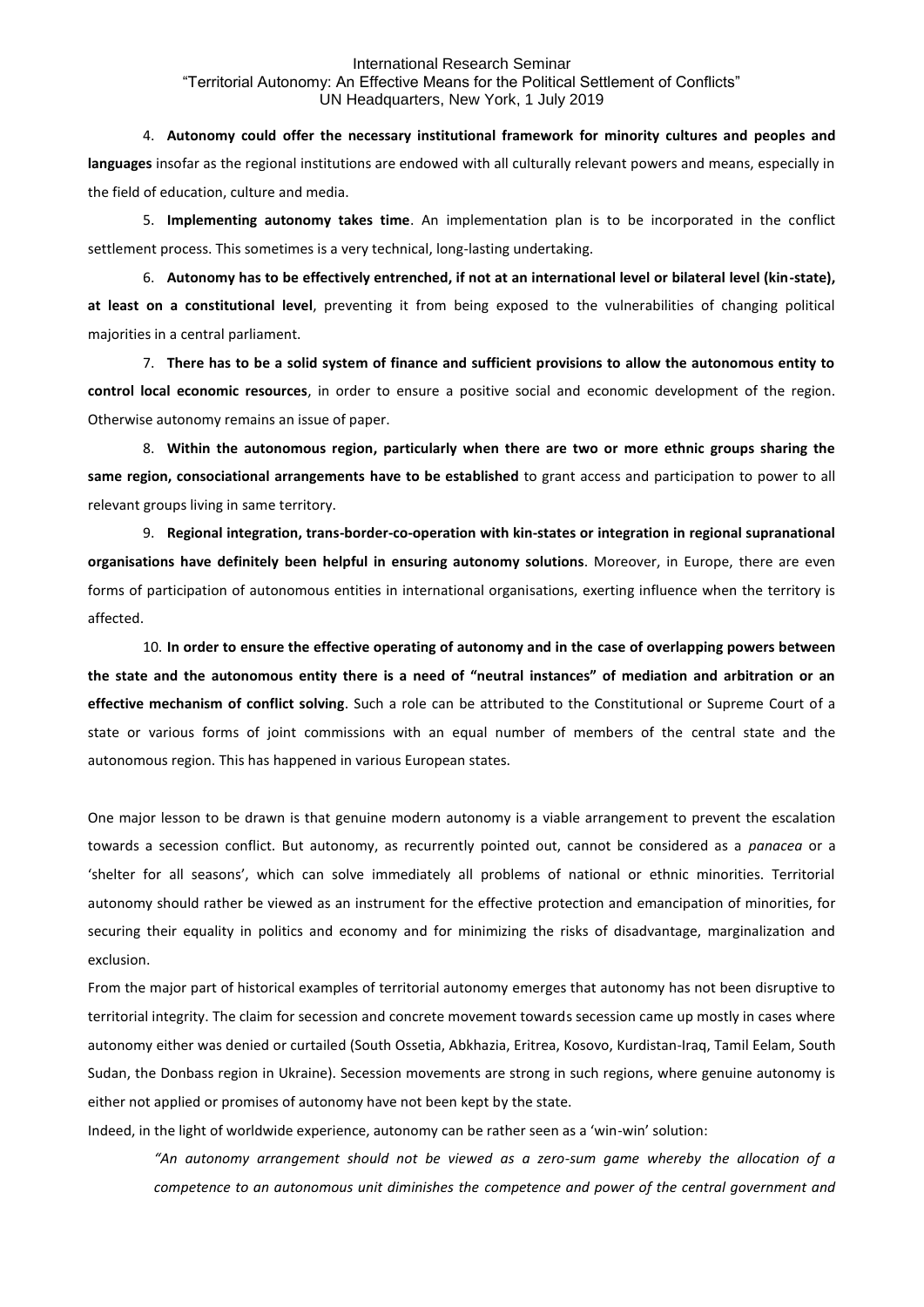*thus diminishes the effectiveness of the state machinery. On the contrary, viewed in the context of overall effectiveness of the state machinery in terms of its impact on democracy, good governance and human rights as well as the maximisation of the welfare of the whole population of a state, autonomous arrangements present themselves as powerful tools to ensure these values."* 8

## **3.2 Factors of Success from an Analytical Perspective**

What are the crucial conditions for the lasting success of an autonomy status? Some experts<sup>9</sup> cite its durability, others propose a list of central criteria ranging from factors measuring political stability up to factors of social and economic performance of the concerned region. Apart from such a comprehensive evaluation of the results of autonomy systems, usually an autonomy system has to match against criteria derived from the very purpose of that arrangement: 10

- ‒ Has a significant degree of self-governance been ensured?
- Is the ethnic and cultural identity of a national minority protected?
- Has a violent conflict with the central state ended and has the unity of the state been preserved?
- ‒ Is peaceful coexistence of two or more ethnic groups in the concerned region facilitated?
- ‒ Are equal chances for all citizens ensured, regardless of their ethnic affiliation?

These general criteria need a careful transformation into empirical categories. Andi Gross, $^{11}$  in his report for the Council of Europe, identifies as basic factors of success:

- ‒ **The legal design**: history shows that it is easier for the granting of autonomy to be considered legitimate if the territory concerned is clearly delineated and its cultural dimension clearly defined.
- ‒ **Geopolitical and demographic aspects**: the autonomous region's distance from or proximity to the central government may determine the political relations between the two tiers of government. Key issues are the number and size of ethnic groups that make up the region's population, their relationship with one another and the central government and the relation between the minorities and the majority population of the state.
- ‒ **Political and institutional aspects**: the success of an autonomy system depends on certain political conditions, such as the quality of the relations between the entity, the state and neighbouring states and clear regulations governing the powers of the central authorities and these entities. If the region and the central state share the same aspirations, the central state will grant wider powers.
- ‒ **Social, financial and institutional aspects**: adequate material and financial resources are needed to enable the autonomous entities to effectively implement their autonomous powers.

<sup>8</sup> Zelim A Skurbaty (2005), *Beyond a One-dimensional state,* p. 566.

<sup>9</sup> Kjell-Ake Nordquist (1998), "Autonomy as a Conflict-Solving Mechanism: An Overview" in: Markku Suksi (ed.), *Autonomy: Applications and Implications*, pp. 59–77.

<sup>10</sup> "*Autonomy is considered a success over the long term if it has been established for a long time, and if democratic structures representing the interests of the autonomous entity have been put in place. Autonomy is positive over the short term when it has been established as a mechanism of peaceful settlement of political conflict*." See Andi Gross, DOC 9824, 3 June 2003, p.45, at [http://www.coe.int.](http://www.coe.int/)

<sup>&</sup>lt;sup>11</sup> Council of Europe, "Positive experiences of autonomous regions as a source of inspiration for conflict resolution in Europe" (Rapporteur: Andi Gross), DOC 9824, 3 June 2003, [http://www.coe.int/.](http://www.coe.int/) In his report, Andi Gross considers the Åland Islands and South Tyrol as the two "most successful historical cases of autonomy".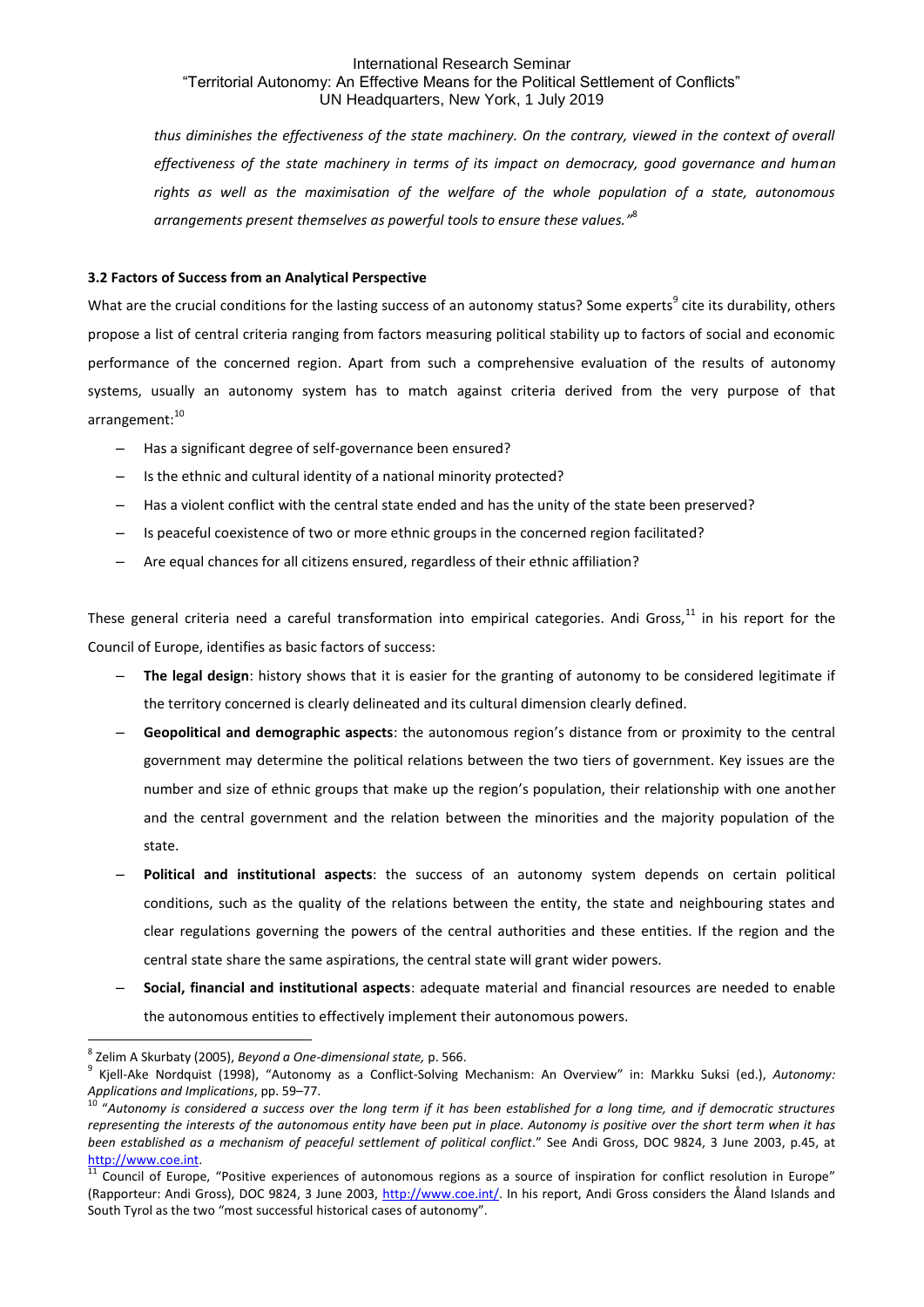- ‒ **Cultural aspects**: when the members of a minority in a particular entity represent a substantial proportion of the population that warrants specific protection, appropriate measures should be taken to preserve their identity.
- ‒ **Respect for human and minority rights**: this issue has an extremely important role to play in autonomy systems. The competent body and the standards to be applied must be clearly defined. When an autonomous entity has been established, the principles of equality and non-discrimination must be respected. The autonomy status must guarantee the rights of the ethnic groups that are different from the majority group in the region as well as the majority group in the state. Specific steps must be taken to protect the "minority within a minority", so that the members of a majority population or other minorities do not feel threatened.
- ‒ **Consociational mechanism**: there is also a need of a consociational mechanism in order to settle the conflict among single social and tribal groups sharing the same autonomous territory.
- ‒ **Flexibility of the arrangement**: finally, one recurrent acknowledgement is that each autonomy model is tailored to solve specific problems. Autonomy allows conflict solving on a political level, stability and security. But autonomy systems are not in equilibrium forever: they develop like an ecological system being exposed to external influences and internal transformation. Hans-Joachim Heintze argues that autonomy should not be seen as a static phenomenon but as a phenomenon changing through time and space.<sup>12</sup> This leads to different autonomy arrangements occurring during various periods. Also, after the solution of a conflict between central states and national minorities or regional communities, they cannot be static but have to continuously develop and adapt*.* 13

Summing it up, a form of territorial autonomy is successful not only if the conflict between the central state and the region or ethnic community claiming autonomy has calmed down. Territorial self-governance is aimed at achieving multiple goals. Thus success or failure has to be measured against all such criteria of success and expectations. When and under which circumstances can a working territorial autonomy be qualified as successful?

- First of all, the autonomy system should be effectively applied. This appears to be self-evident, yet in some cases, although being approved at the national level, autonomy has not been applied in all the required legal terms and even less on the ground in the political reality of the concerned region.
- ‒ **Second,** success can be registered if an open and violent conflict could be suspended or ceased for a minimum duration. In history, in many cases, the establishment of territorial autonomy has been preceded by violent or even military conflict between the central state forces and rebel or resistance groups of the concerned region, smaller nations, indigenous people or ethnic minorities. Even when such a conflict is calmed down and efforts are made to settle it by political means such as territorial autonomy, deeper causes

<sup>12</sup> Hans-Joachim Heintze (1998), "On the Legal Understanding of Autonomy", in Markku Suksi, *Autonomy - Applications and implications*, The Hague, p. 19-20.

<sup>13</sup> Yash Ghai emphasizes the way by which autonomy solution is achieved by conflicting partners, starting from the assumption that "*conflict is inherent to human groups and organization*". The heart of the matter is whether it is conducted by civil process, by equitable rules, through dialogue and bargaining, in a framework facilitating cooperation and reconciliation. See Yash Ghai (2000), *International Conflict Resolution after the Cold War*, National Academics Press, Hong Kong, p. 506.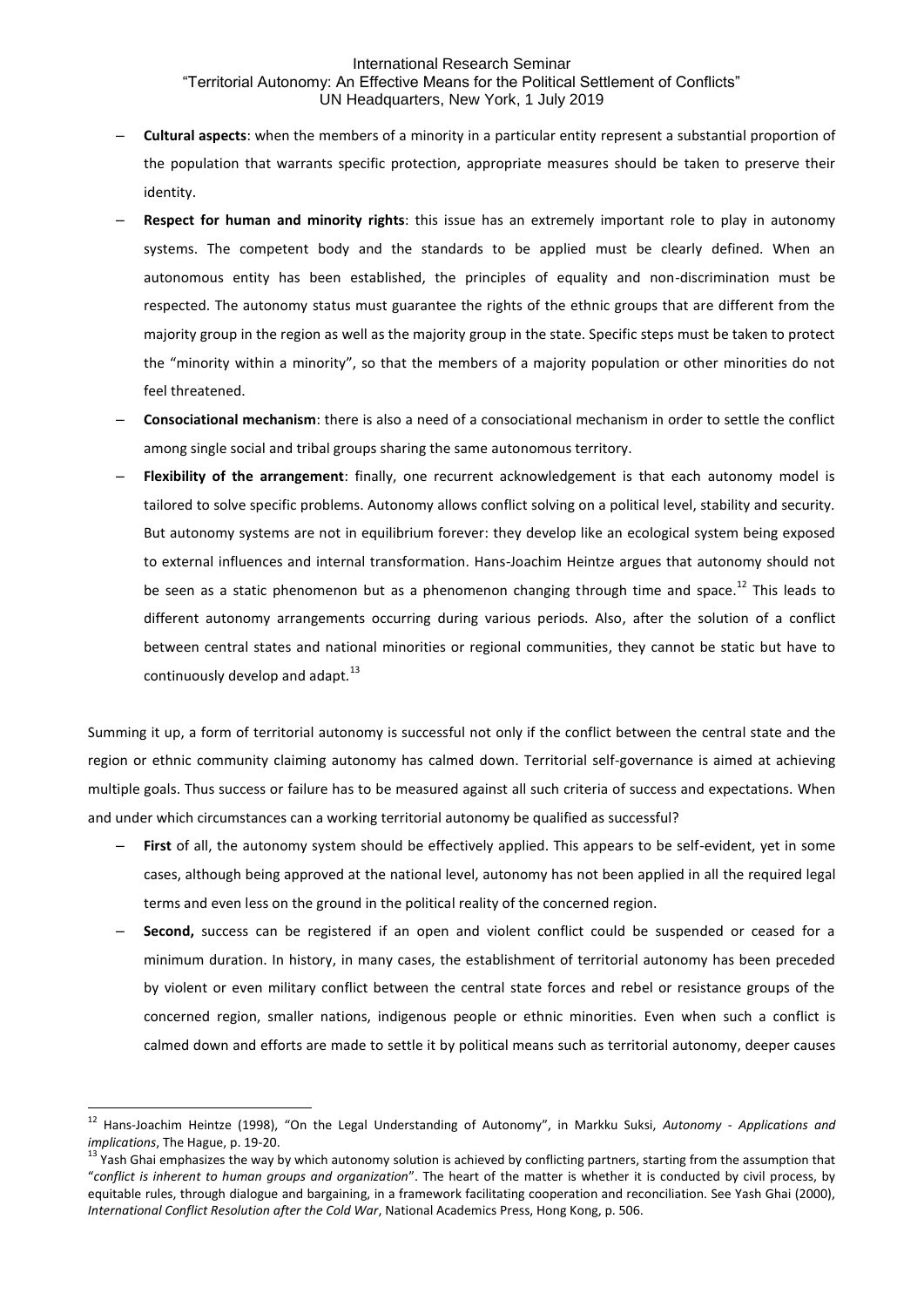of conflict do not immediately vanish, but just shift to a political level and can be tackled within democratic institutions and before the judiciary.

- ‒ **Third,** success of an autonomy system can furthermore be measured in the international recognition of an autonomy solution, both by the neighbouring states directly concerned and by international organisations. Basically, a working autonomy status does not require international recognition, but just an entrenchment in domestic ordinary or constitutional law is required. Whenever a self-determination conflict was linked to an international conflict, success entails also the appeasement of such international conflict upon that issue.
- Fourth, to assess success of an autonomy system, it has to be critically analysed to check whether its main goals could be implemented at least partially. If the starting point has been a conflict between the central state and a mostly peripheral territory of that state, a minimum of effectively achieved self-government can be qualified as success. In history, in many cases, territorial autonomy has been established due to the necessity of respecting the right to self-determination of a people different from the dominant nation of that state or to the protection of ethnolinguistic minorities living quite homogenously in their ancestral territory. Thus, not only must general human rights under international conventions and the national constitution be safeguarded, but it should be ensured that the concerned minorities living in the autonomous region are not anymore risking assimilation or discrimination in social and political terms. Such a factor of success can only be assessed in a medium- or long-term period.
- Fifth, conflict resolution does not only embrace the regulation of conflict between the central state and the autonomous region, but also the conflict inside the concerned region. In history, quite often, violent clashes and conflicts occurred between different ethnic groups sharing the same home region. Furthermore, the members of the national titular people (national majority population) residing in the area feel threatened by the assignment of strong powers to the representatives of the national minority population, due to introducing autonomy with democratic bodies elected by democratic majority rule. In such a situation, success would mean that, by institutional legal arrangements, such conflicts could be definitely shifted to a peaceful democratic level, as in living societies conflicts among groups cannot even be solved definitely.
- Sixth, one major criterion of success is the degree of social and economic development of a region. Autonomy should not only provide the full protection of minority rights and self-government, but the survival of both the autonomy system and the minority groups supporting it is linked to the economic and financial working capacity of that system. In history, some cases have occurred when autonomous regions where starved out in financial terms.

Having a clear set of criteria of success in mind, we are able to assess all the currently working autonomy systems regarding their record of "success". It should be clear that a modern autonomy system under the present approach means a device of power sharing legally entrenched in a democratic political system of a state with rule of law. A minimum of legislative and administrative powers have to be permanently transferred to the autonomous region, while preserving the equality of citizens' rights of all citizens legally residing in the concerned region.

## *Chapter 4*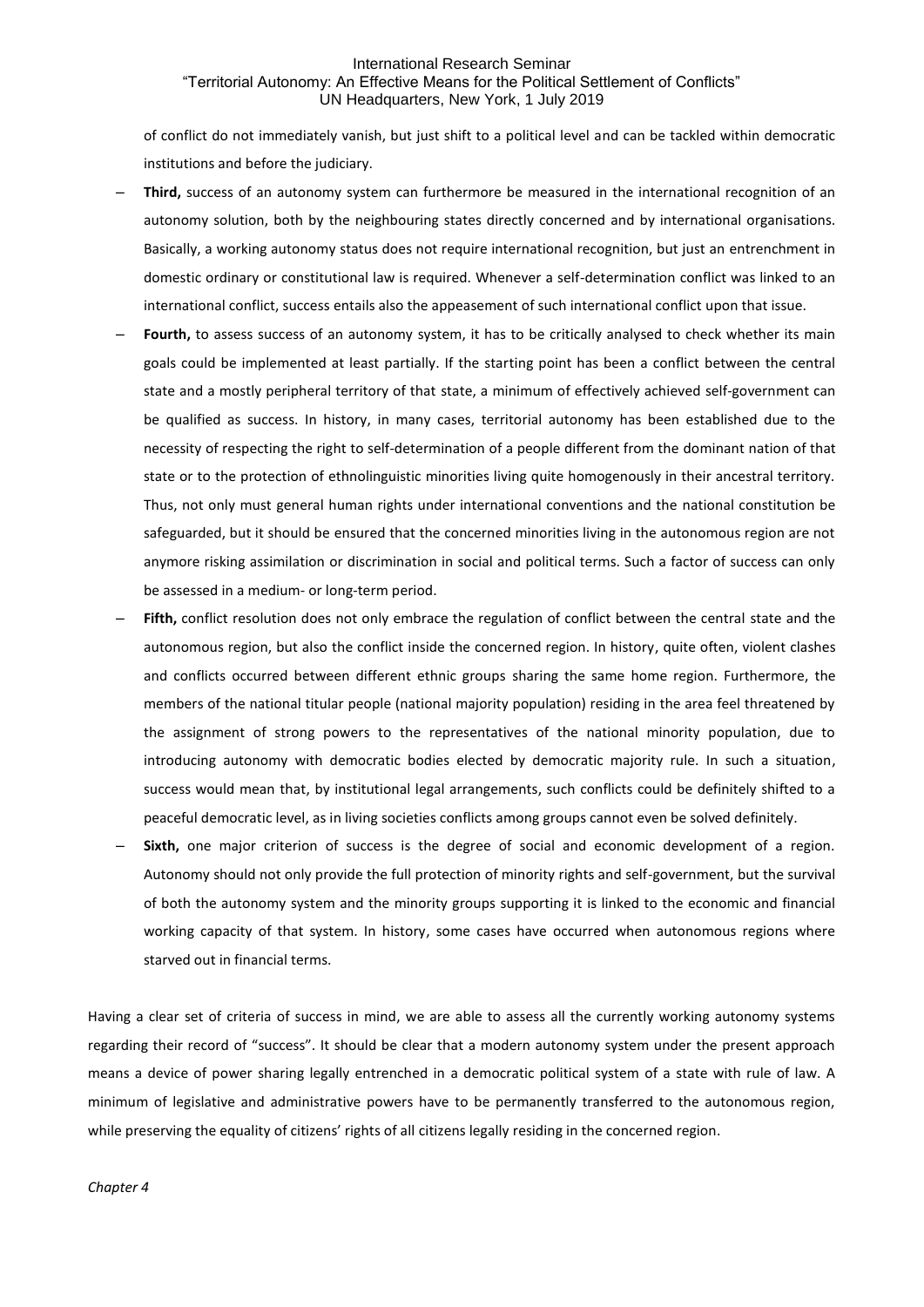## **Factors of Success and Failure of Autonomy Systems**

Every demand and practice of autonomy takes place within a historical context of political, cultural, democratic and geopolitical dimensions. There is no model of historical experience which can be transferred mechanically into another context. However, the study of the autonomous entities in Europe and in other continents as well allows for drawing up a list of factors conducive to a lasting success of self-governing regions. If such factors are systematically ignored, insufficient performance or even failure will be more likely.

## **4.1 The International Context of the Autonomy and Kin-states**

Third-party actors such as kin-states of the minority community claiming autonomy or the international community represented by their organisations are also crucial for the stability of an autonomy solution in the long term. Some working autonomy arrangements are rooted in bilateral treaties as there have been negotiations and agreements between the kin- and the host-state (South Tyrol, the Åland Islands, Bougainville, Northern Ireland). International support and monitoring is also important to ensure the full implementation of the autonomy statute. This happened for instance in South Tyrol with the Gruber-Degasperi Agreement and the so-called "autonomy package". This autonomy came through a bilateral negotiation between Austria and Italy, while the main political party of the South Tyrolean people in 1969 had the opportunity to accept or reject the new autonomy statute. In South Tyrol after 1948, Austria had to press hard before the UN to force Italy to comply with its obligation under the Gruber-Degasperi Treaty. And only after 20 years of implementation in domestic law did Austria issue its official declaration of the end of conflict.

The existence of a kin-state of the autochthonous population of the autonomous territory is definitely useful for the stability of the autonomy as usually both states parties are interested in good neighbourhood.<sup>14</sup> However. engagement and monitoring by an international organisation or a kin-state must not end after the establishment of autonomy, but the latter should remain active as a watchdog.

The involvement of third parties can also ensure to provide for technical support and training to the authorities of the autonomous area. Referring to the Sahara Region, the UN also still has an important role to play. Moreover, international agreements embrace dispute resolution mechanisms too. Recourse can be claimed before the International Court of Justice. This has been established in the case of South Tyrol, but has never been used by Austria so far.

## **4.2 Democratic Legitimacy of the Autonomy Solution**

1

The democratic legitimacy of an autonomy system depends on multiple factors:

- ‒ Has the autonomy been created through a negotiation between the concerned parties?
- Or has the autonomy been imposed by international or domestic actors?

<sup>&</sup>lt;sup>14</sup> "The involvement of other, mostly neighbouring states and international agencies clearly makes it more likely that the option of *autonomy will be considered*" (Ghai/Woodman, 2013, 454). In the case of Åland in 1921 the League of Nations did not alter the boundaries of existing states. There is a general reluctance to intervene into internal affairs of a state or to change boundaries. In Bougainville a group of neighbouring states have brokered an agreement to resolve the conflict. In South Tyrol the bilateral international agreement between Austria and Italy of 1946 (Gruber-Degasperi) ensured international entrenchment of the autonomy. The treaty on the transitional autonomy of Hong Kong and Macau is enshrined in bilateral agreements between the United Kingdom (UK), Portugal and China.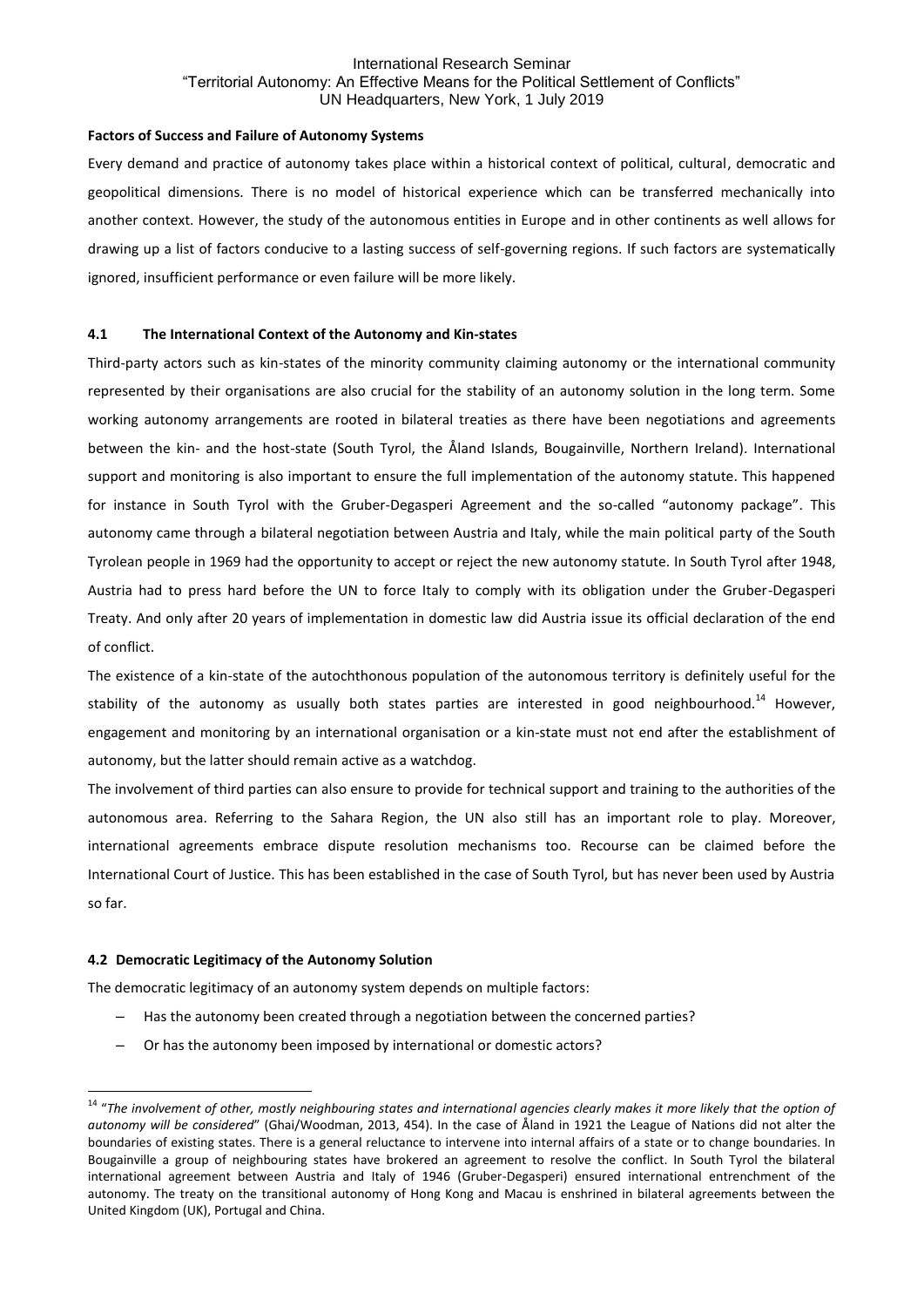- Has there been any popular participation to the negotiations for achieving autonomy?
- Finally, has the autonomy status been approved by a freely elected assembly of the concerned region including the indigenous people or autochthonous population's consent? Or even by a popular referendum?

The sub-state entity regularly emerges due to political mobilization of a part of the state's population interested in the self-perpetration of the ethnic, linguistic, religious, cultural, legal or regional characteristics which singles out the respective population segment, mostly the autochthonous people within its traditional territory. Thus one central condition of the very existence of territorial autonomy is that this territorial-administrative entity has to be legally recognised as a legal person under public law with a set of institutions and a clear legal standing and guaranteed funding. This recognition must be entrenched in domestic ordinary or constitutional law and possibly with international agreement. For Salat et al., "*[t]he success of any autonomy arrangement can be measured with the help of two major indicators: the impact on the stability of the overall arrangement and the contribution to the desired self*perpetration of the target-group."<sup>15</sup> Democratic procedures for approval of the result of negotiations ensure both the democratic acceptance and peace, as also the defeated minority has to accept a democratic verdict.

## **4.3 Power Sharing between the Central State and the Autonomous Entity**

The legal status and the legislative and executive powers of the autonomous entity form the core of a territorial autonomy system. National minorities and regional ethnic communities mostly push for more powers, and there will always be room for more competencies. States, on the other hand, are usually reluctant to relinquish competencies. According to Salat et al., "*[o]ne factor responsible for the limited success of the arrangement is clearly the insufficient level of competences the relevant institutions have been endowed with.*" <sup>16</sup> Sometimes a central government even grants just a mock autonomy instead of a real empowerment. With vague and ineffective competencies, an autonomy system is very likely to fail. Also the best institutional arrangement remains useless if it is not properly implemented.

An explicit division of powers facilitates the exercise of autonomy and minimizes the conflicts arising between autonomous entities and the central state. Such power sharing scheme from time to time must be revisited. New situations may arise. Especially when the division of powers has been too vague in the statute, conflicts may arise continuously. There are three possibilities to define the respective spheres of powers:

- a) To define all areas where the autonomous entity possesses legislative power. The rest lies with the centre;
- b) To define the powers of the central government. All the rest is an autonomous affair;
- c) To define precisely both spheres of competencies.

For Ghai and Woodman, "*[c]lear division of powers has facilitated the exercise of autonomy in smaller non-federal*  units. Competencies should be explicitly specified in a definitive list including so-called 'shared powers'<sup>"17</sup>, while all residual powers would lie with the autonomous entity.

<sup>15</sup> Salat L., Constantin S., Osipov A., Székely I.G. (2014), *Autonomy Arrangements around the World – A Collection of Well and Lesser Known Cases*, Cluj-Napoca: EURAC-ECMI-Romanian Institute for Research on National Minorities, p. 445.

 $16$  Ibid., p.461.

<sup>&</sup>lt;sup>17</sup> Yash Ghai and Sophia Woodman (2013), "Comparative perspectives on institutional frameworks for autonomy", in: Yash Ghai and Sophia Woodman (2013), *Practising Self-Government, A Comparative Study of Autonomous Regions*, Cambridge University Press, p. 471.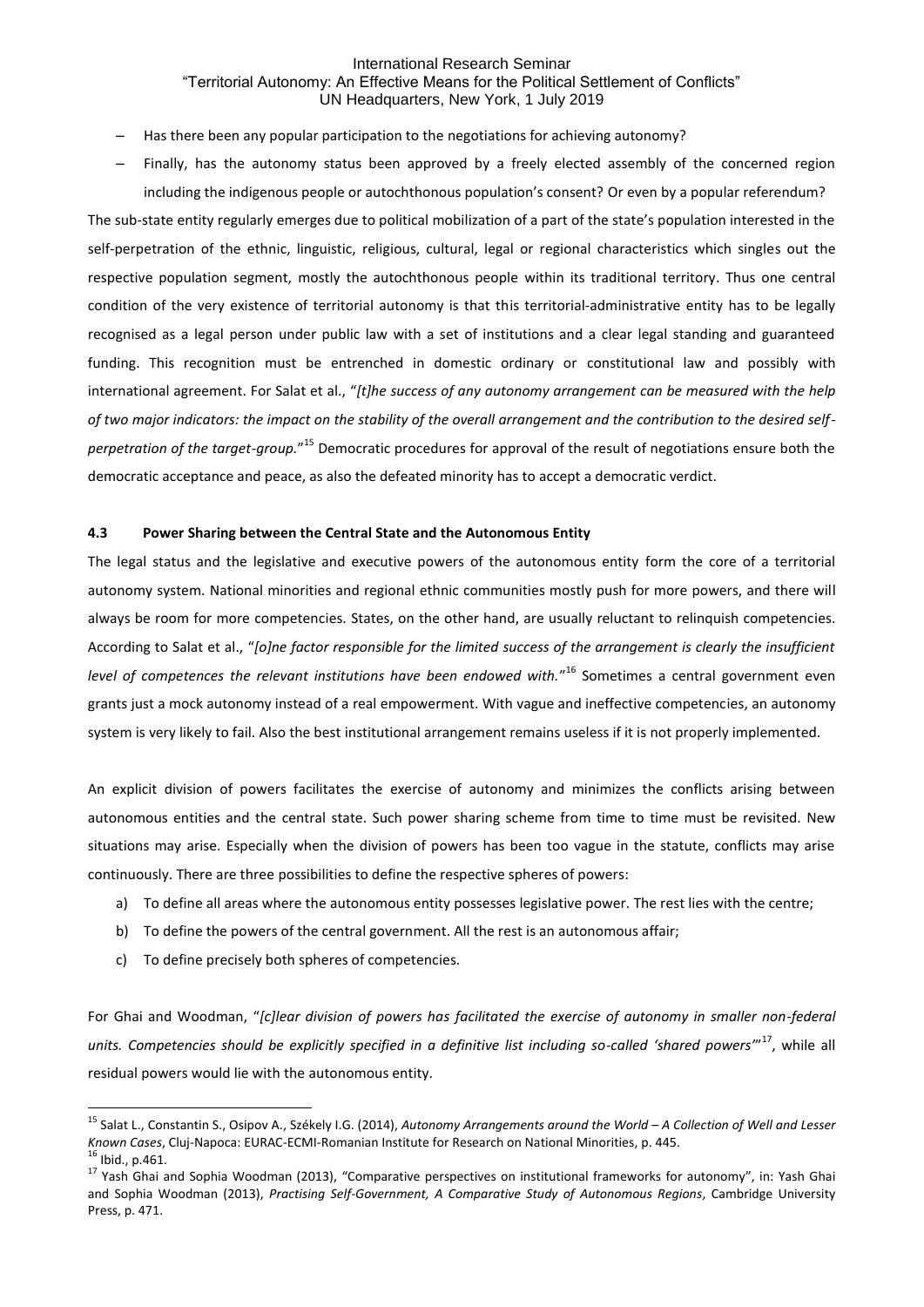The legislation of the autonomous entity has to be in compliance with the general principles defined by the central government, first of all with the national constitution. In Europe the limits for autonomous legislation are usually the national constitution, the international conventions signed by the concerned state and the supra-national binding law (EU law). No other type of constraints is to be suggested as it has created huge and frequent conflict.

There can be a provision to phase in new powers as soon as the autonomous entity has proven its capacity to carry them out. Also independent membership of international organisation should be possible.

Also the mode of participation of the autonomous entity in state's decision is very relevant. The autonomous entities must be involved in the state's decisions on their powers and matters of key interest. The minority must be properly represented in the local, regional and national level. There should be no possibility of the state's government to suspend legislation of the autonomous entity unilaterally and at any time.

As Salat et al. write,

"*although free and fair elections which guarantee the equal right of participation to each community member (and only to community members) are the cornerstone of the legitimacy of autonomy arrangements based on the personal principle, it should be emphasized that if direct elections are not accompanied by a reasonable level of competencies and finances, they may lose their point. In theory, even a directly elected body devoid of meaningful competencies may serve as an arena for internal contestation and democracy, but if the powers of this institution remain insignificant in the long run, both minority elites and voters will lose their interest in the arrangement, which will also undermine legitimacy*."<sup>18</sup>

#### **4.4 The legal entrenchment of the autonomy**

One central condition of the very existence of a territorial autonomy is that this territorial-administrative entity has to be legally recognised a legal person under public law with a set of institutions and a clear legal standing and guaranteed funding. This recognition must be entrenched in domestic ordinary or constitutional law and possibly also be based in an international agreement. Constitutional entrenchment as a key guarantee should be formalised.<sup>19</sup> The entrenchment of the autonomy in constitutional provisions should ensure that the autonomy regime cannot be altered without the consent of the institutions of the autonomous area. This is self-evident in federal systems, but not with autonomies.<sup>20</sup>

The legal framework should not allow any change in geographical boundaries that would alter the composition of the population to the detriment of the minority, and the national majority should renounce any policy of assimilation of the minority. The territory concerned should be clearly defined. It has to be determined whether the status applies to all political fields, whether it is permanent or provisional, and whether it is implemented in stages with powers transferred gradually within a certain fixed time frame.

<sup>18</sup> Salat et al. (2014), op. cit., p. 467.

<sup>&</sup>lt;sup>19</sup> Yash Ghai and Sophia Woodman (2013), "Comparative perspectives on institutional frameworks for autonomy", in: Yash Ghai and Sophia Woodman (2013), *Practising Self-Government, A Comparative Study of Autonomous Regions*, Cambridge University Press, p. 472.

<sup>&</sup>lt;sup>20</sup> Two examples for this requirement for success can be mentioned: in Catalonia, amendments require consultation between the state and the autonomous community. In the Åland Islands, constitutional entrenchment protects the autonomy in a two-fold manner: an agreement is needed between the national parliament and the autonomous legislative assembly for changes of constitutional order with a super-majority vote; before any change, a negotiation in the bilateral commission for dispute settlement has to be pursued.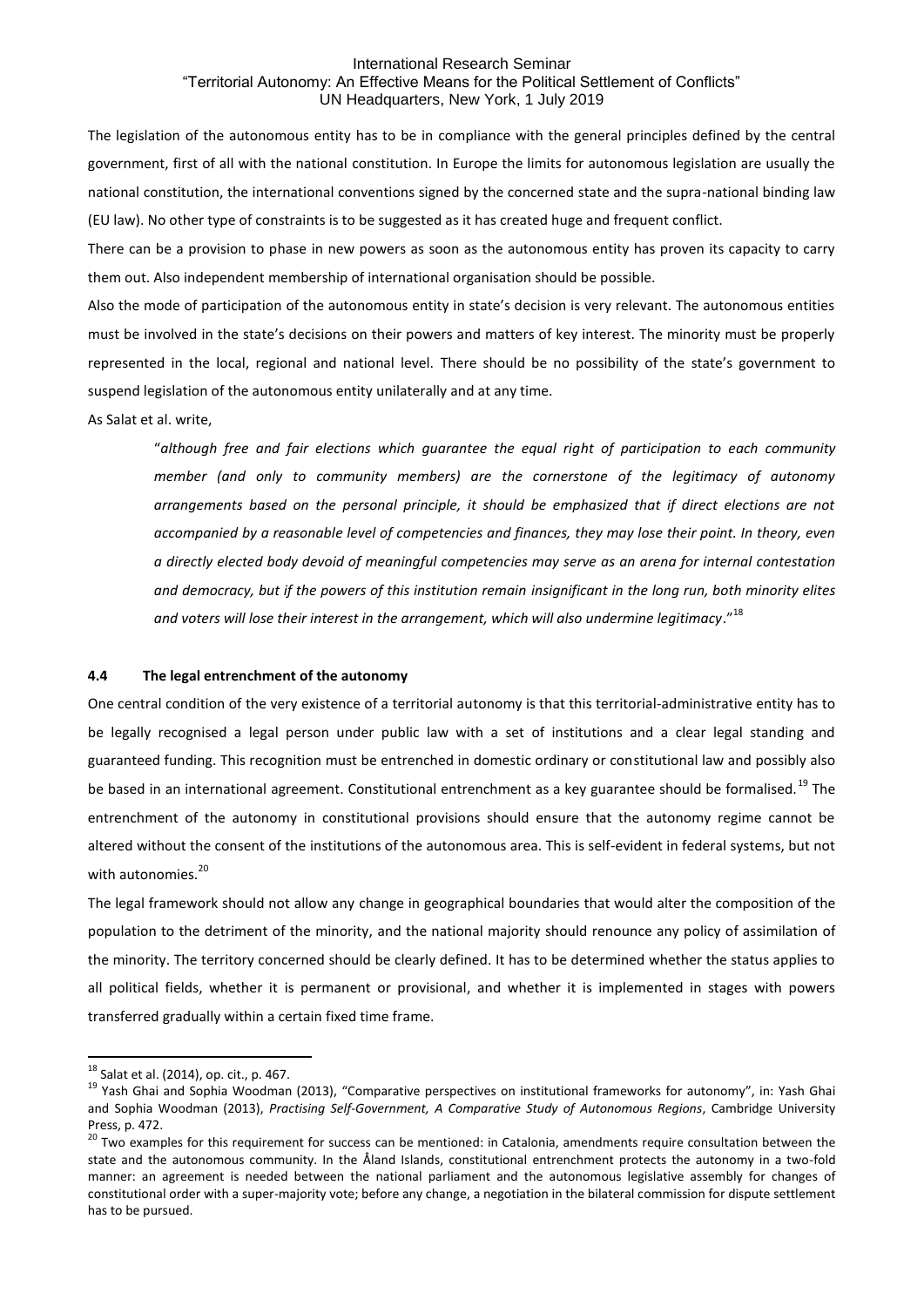- When an autonomous entity adopts its own constitution, a constituent assembly must be set up and a mechanism of popular decision on the constitution must be established.
- The competency to amend autonomy arrangements should be exercised jointly by the state and the concerned autonomous region, involving the kin-state.
- ‒ It is necessary to establish a procedure for preventing any usurpation of legislative powers of the autonomous entities by the central state.

### **4.5 The Economic Resources**

The best legal framework will not work if an autonomous region is deprived of the material and financial means to apply its autonomous powers in practice. A "real" autonomy has to provide both the legislative and administrative control of the economic resources of a given territory and a sufficient degree of fiscal autonomy or guaranteed revenues. The financial underpinning of territorial autonomy is of crucial importance for the success of an autonomy system. There are several options:

- ‒ An autonomous region has its own resources (taxes, levies);
- $-$  An autonomous region has a proportion of the tax revenue collected from the local population;<sup>21</sup>
- ‒ An autonomous region can be enabled to add a percentage on the taxes levied by the state;
- ‒ Other mixed forms of financial regulation of the revenues of the entity.

Predominance of an autonomous region over its own resources is a key factor for a working autonomy. The control of economic resources has to be enacted through legal provisions enshrined in long-lasting state acts in order to ensure financial stability. There is a need for provisions for certain funds to cover special needs and requirements of an autonomy system under the condition of multi-ethnicity and multilingualism.

#### **4.6 Protecting Minority Rights: the Ethnic Factor**

1

Quite often an autonomy system is established for the purpose of protecting an ethnic group identifying with a particular territory with language as the most prominent form of ethnic identification. Tensions over linguistic issues arise especially when the minority perceives itself under threat. Mostly such an ethno-linguistic group forms a majority on the regional and national level. In such cases the autonomous bodies must have the appropriate powers to promote the identity of their members (language, education, culture). The measures and powers to preserve the cultural identity are among the core reasons for establishing territorial autonomy. Specific powers must be granted in the areas of education and language. The regional or minority language must be used in public spheres and affairs (bilingualism). This language or these languages must be recognised as official or second official languages of the state with special enforcement measures.

Thus the autonomy system must address the region's cultural-ethnic diversity by enshrining participation and involvement in decision making in a complex arrangement of internal minority protection. Territorial (and cultural) autonomy is at the top of the minority rights hierarchy and confers a maximum legal status a minority may achieve within a state. For Salat et al., "*[t]he quality of the general minority rights regime of the state becomes a crucial* 

<sup>&</sup>lt;sup>21</sup> For example, in South Tyrol the autonomous province receives around 90 percent of the taxes levied on its territory, but has very limited powers in the field of tax legislation. It cannot legislate in nearly no field of fiscal policy, but just on some details of local taxation.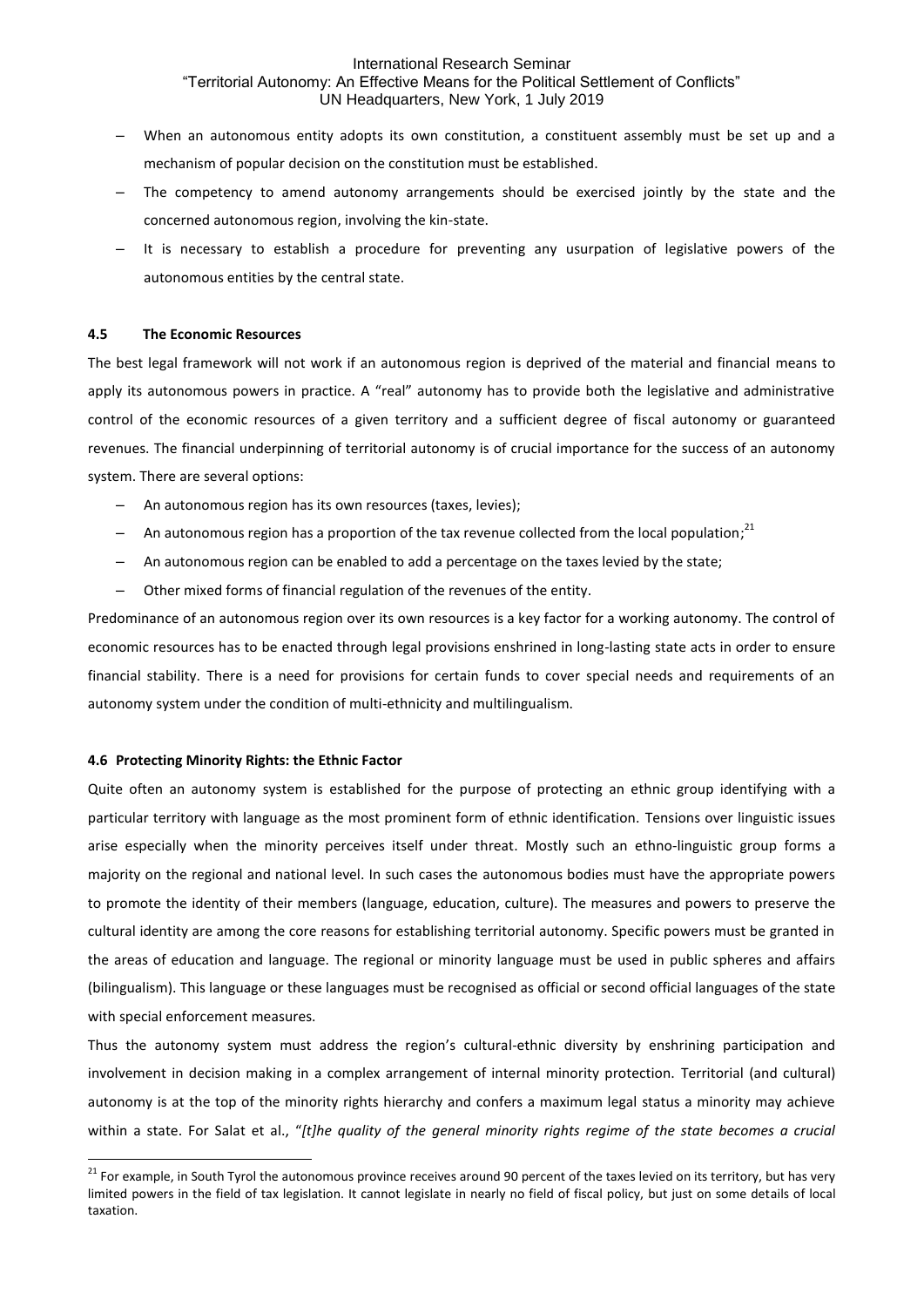feature for the success of the autonomy arrangements as the broader framework into which the latter is embedded."<sup>22</sup> Ethnic identity not only is central in leading to territorial autonomy, but an autonomy system also shapes the identities and characteristics of territories where it is practised. A local or regional form of citizenship can serve to bolster the collective identity of autonomous regions.

## **4.7 Membership or "Citizenship" in the Autonomy Arrangement**

In a modern autonomy system, all legal inhabitants of the concerned territory should be members of the autonomous community entitled with equal rights under the national constitution. If at all, membership of the autonomous community should be defined just by a minimum duration of residence: if it was defined by ethnicity it would be a form of ethnic autonomy or reservation.<sup>23</sup> But in several cases of existing autonomies this does not occur. For instance, in the Atlantic Coast of Nicaragua, the right to stand for election is reserved for persons born in the region and persons with a parent born there provided they are resident for at least one year prior to the election.<sup>24</sup>

Local citizenship is exclusive and restrictive in Hong Kong, Macau, Kashmir, Zanzibar, and the Åland Islands, whereas Scotland, Catalonia, Quebec and South Tyrol maintain some restrictions linked to the duration of residence. Thus the formal residence turns to be a version of "*jus domicilii*". A local or regional citizenship, enshrined in the statute or formal provisions, can be legitimate, but must not prevent a common citizen of the state at large to become a citizen of the autonomous entity. In other terms, the regulation of residence in the autonomous area should not block the immigration and settlement of citizens of the rest of the state, but only prevent them from enjoying certain rights of local citizens unless they have reached a minimum period of legal residence in the region.

## **4.6 Democratic Participation and "Consociational Arrangements"**

A modern system of territorial autonomy gives ethno-linguistic communities the chance to preserve their identity in their traditional homeland, but within a democratic setting inclusive of all legally resident people, with and without citizenship. Thus territorial autonomy should not create a kind of "ethnic space" that allows reverse discrimination, but a legal space wherein substantial equality of opportunity is ensured for all groups sharing the same region.<sup>25</sup> Autonomy in a modern democratic sense cannot allow for new discrimination nor a new kind of ethnic reservation: According to Salat et al., "*[t]he challenge lies in making arrangements to ensure that full civil rights are granted to all legally resident citizens irrespective of ethnic affiliation as well as arrangements for protecting internal minorities*." 26 Formal and substantial equality plays an extremely important role if new tensions are to be prevented. Within working

systems of autonomy the principles of equality and non-discrimination have a prominent role to play. The rights of such "internal" minority groups in the autonomous region have to be clearly defined and safeguarded, so that

1

<sup>25</sup> Thomas Benedikter (2009), *Solving Ethnic Conflict through Self-Government*, EURAC Bozen

 $22$  Salat et al. (2014), op. cit., p. 473.

<sup>23</sup> See Thomas Benedikter (2009), *The World's Modern Autonomy Systems*, chapter 4.3: "America's reservations for indigenous peoples". In native reservations in the US, only tribe members are eligible for election. The quality of being a legal member of a reservation depends on the ethnic origins.

<sup>&</sup>lt;sup>24</sup> Being a member or not of the recognised ethnic community brings about different level of rights. Usually only one court or judiciary system is available, no religious or tribal courts should be allowed. Nevertheless, in Nicaragua, a local judiciary can reflect some cultural traditions, also in Greenland, but in conformity with the Danish Constitution.

 $26$  Salat et al. (2014), op. cit., p. 468.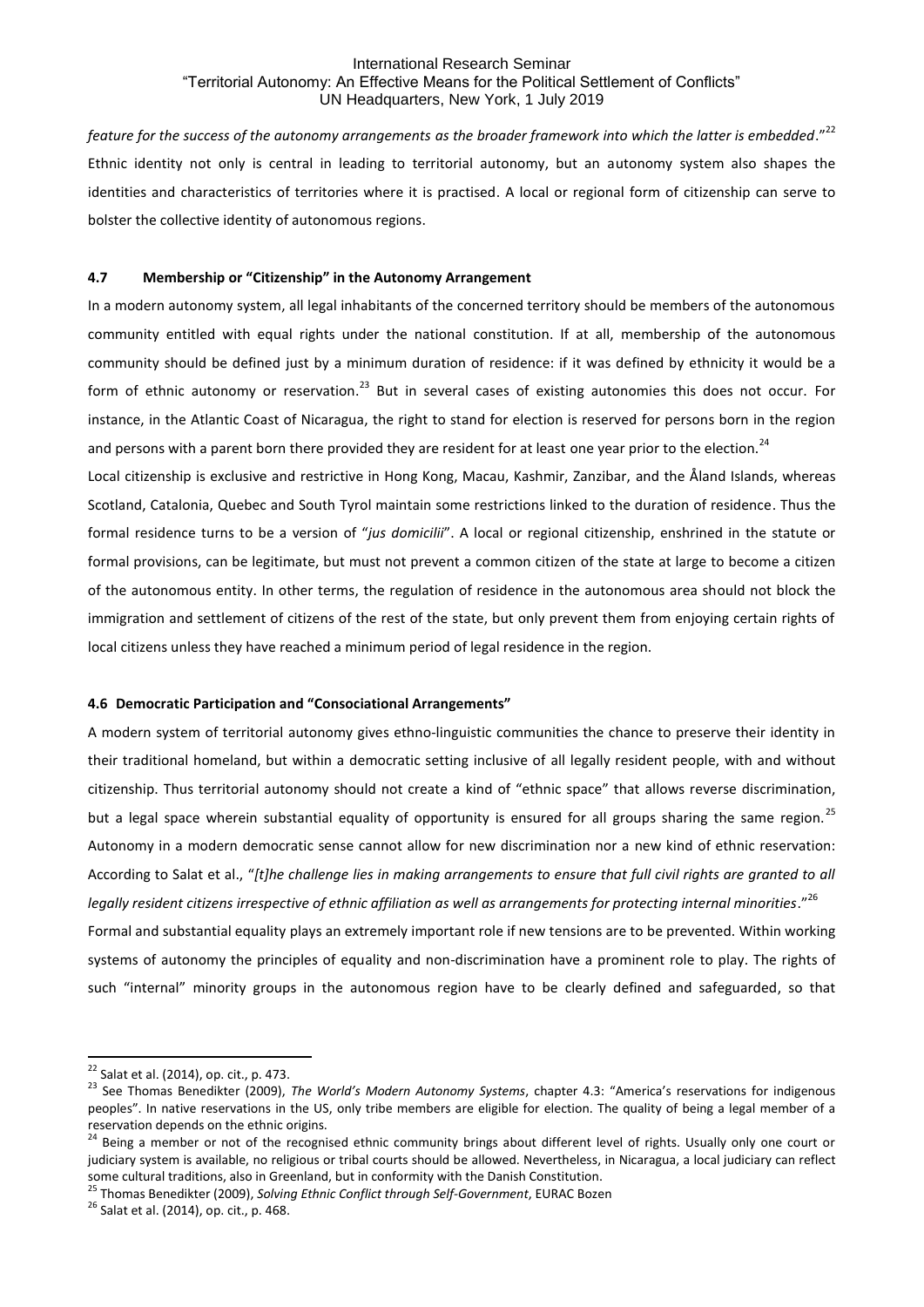members of the majority population in the state or other minorities are not threatened by measures of the regional majority governing the region.<sup>27</sup>

### **4.7 Bilateral Mediation and Consultation to Promote Dialogue and Resolve Disputes**.

When everything else fails, judges and courts have to decide on the matter, but conflicts can be tackled by political means first. For Ghai and Woodman, "*[p]ermanent institutions for consultation are a feature of a number of wellestablished autonomies*."<sup>28</sup> Two examples may be mentioned. In Catalonia, the so called State-*Generalitat* Bilateral Commission provides a forum for negotiation with the central state. In Finland, the Åland-Delegation has been established as a permanent body to arrange bilateral mediation. The Finnish system requires that Åland be consulted also on the acceptance of EU provisions that would affect the Åland legal order. Whenever legal disputes arise with regard to the exercise of the legislative and administrative powers, an independent dispute settlement mechanism is safeguarded by the competent courts.

## **4.10 Democracy in the Region and State at Large**

This criterion refers to the state at large but also to the situation within the concerned region. Internal democracy in the region is a pre-condition for a modern autonomy system. Not only there must be a freely elected regional legislative assembly for the autonomous entity, vested with a minimum of legislative powers. Autonomy must also ensure the full and equal participation of the members and representatives of different ethnic or linguistic groups of the concerned territory in internal decision making. In other terms: majority democracy must be complemented with a mechanism of "consociational democracy", granting participation to each officially recognized group.<sup>29</sup>

The electoral system also plays a key role to ensure the political representation of the groups, both at national and autonomy level. This system must provide for equal opportunities for all ethno-linguistic groups and minorities. Established traditions of democracy and the rule of law: autonomies are successful, when operating in working democracies. Traditions and institutions of rule of law and democratic governance are important. The success of an autonomy system depends on the respect for human rights and democracy and on renunciation to force. The institution of an autonomy status must be adopted with the agreement of the population that will benefit from it, in other terms, the presence of democratic bodies and forces representing the interest of the autonomous entity. Changes in the autonomy status also have to undergo the consensus of the concerned people or their democratically elected representatives.

<sup>&</sup>lt;sup>27</sup> An example for such a provision is the "proportional admission to public jobs" and positive discrimination in South Tyrol. In order to assess the due proportion, admission to public service jobs is granted in proportion to the ethnic groups' quota. There are further group rights enshrined in South Tyrol's autonomy statute, e.g. the representation rights of the Italian and Ladin group in the government and the provincial assembly, as well as the so-called "budget-guarantee", a kind of veto right when it comes to approve the annual provincial budget.

 $\overline{a}$  Ghai and Woodman (2013), op. cit.

<sup>&</sup>lt;sup>29</sup> Two good examples could be mentioned in this regard: the Devolution Act for Northern Ireland, which provides for mandatory representation of both major groups in the Northern Ireland government. The Autonomy Statute of South Tyrol provides for a mandatory presence of both major ethnic groups in the regional government.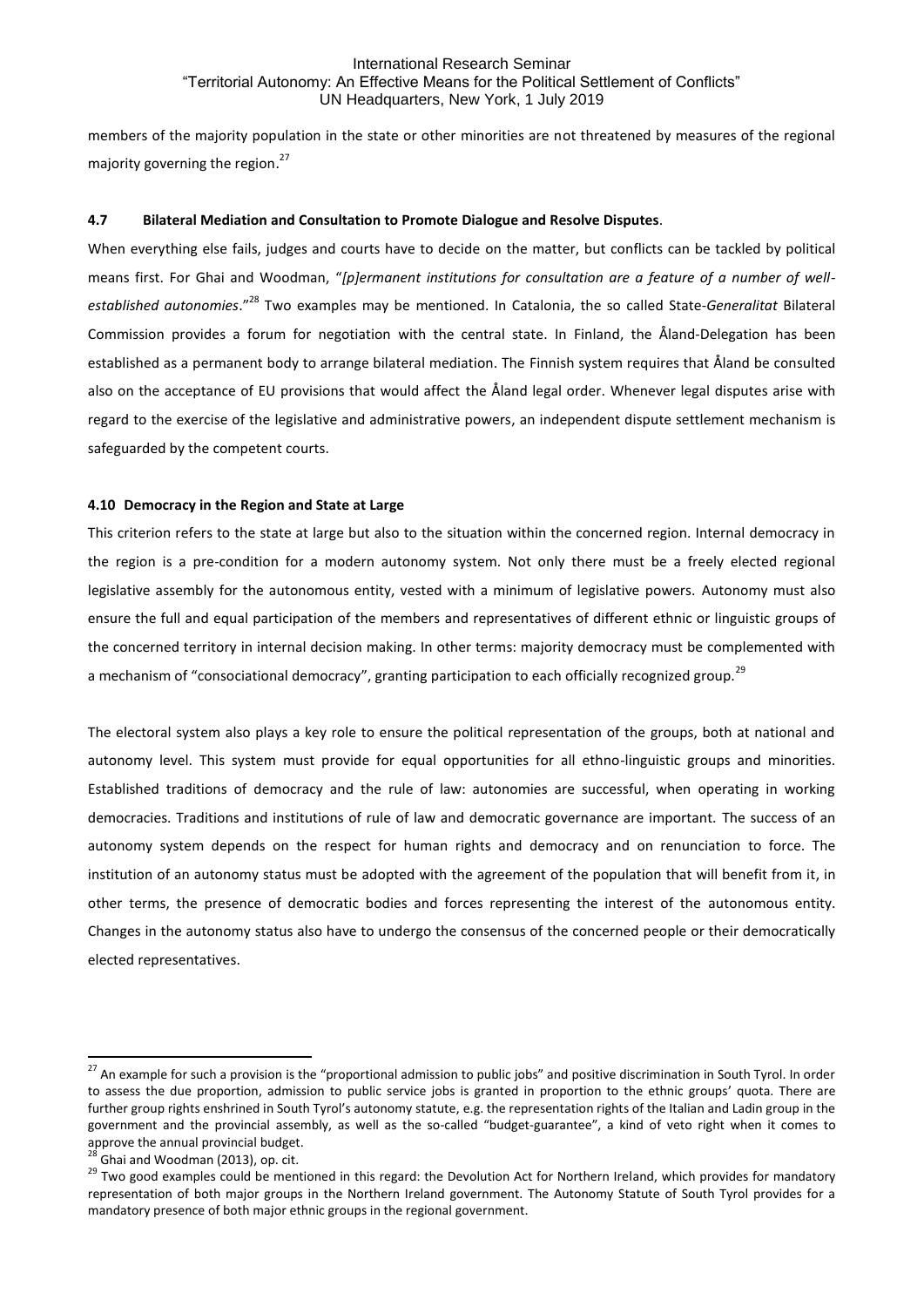## *Chapter 5*

**.** 

## **The "Moroccan Initiative for the Sahara Region" and Basic Factors of Success of an Autonomy System**

Morocco's "Initiative for Negotiating an Autonomy Statute for the Sahara Region" was presented in April 2007 to the UN to prepare the ground for establishing a modern system of territorial autonomy in its Sahara Region.<sup>30</sup> This proposal for autonomy for the Sahara Region aims at meeting high standards of regional self-government and minority protection.<sup>31</sup> Yet, after having outlined some of the basic criteria for success of such arrangements as derived from historical experience, we could carefully check to which extent this draft statute of autonomy is already matching international standards and such criteria or whether there is still space for improving both the procedure for creating the autonomy and the draft legal framework for regional self-government as such. In other terms: we should figure out how Morocco's Sahara Region's future autonomy could be established and designed in order to ensure the major possible success in the long term.

## **5.1 The Creation of the Autonomy and its Democratic Legitimacy**

Chapter III "Approval and implementation procedure for the autonomy statute" of the Moroccan Initiative reads as follows:

*"The Region's autonomy statute shall be the subject of negotiations and shall be submitted to the populations concerned in a free referendum. This referendum will constitute a free exercise by these populations of their right to self-determination, as per the provisions of international legality, the UN-Charter and the resolutions of the General Assembly and the Security Council."*

Democratic legitimacy for autonomy can be provided by both a parliamentary decision at the central and regional level or by a popular referendum. The main stumbling block for both of these votes will again be the scope of the eligible voters. Whereas the directly elected regional assembly of the Sahara Autonomous Region represents all entitled Moroccan citizens residing there for a minimum period, a popular vote could theoretically also restrict the eligibility to a smaller part of the population emphasizing the duration of residence.<sup>32</sup> Such a decisive step of the procedure could be defined more precisely, e.g. in a memorandum of understanding with the negotiation partners. Democratic legitimacy is a tricky issue also regarding the functioning of the representative bodies of the future Sahara Autonomous Region, as the Moroccan Initiative states:

"*Through this initiative the Kingdom of Morocco guarantees to all Sahrawis, inside as well as outside the territory, that they will hold a privileged position and play a leading role in the bodies and institutions of the region, without discrimination and exclusion."*

<sup>&</sup>lt;sup>30</sup> The full text of the 'Moroccan Initiative For Negotiating An Autonomy Statute For The Sahara' is to be found at: [http://moroccoembassy.vn/FileUpload/Documents/S\\_2007\\_206-EN.pdf.](http://moroccoembassy.vn/FileUpload/Documents/S_2007_206-EN.pdf) 

<sup>&</sup>lt;sup>31</sup> "The Moroccan autonomy project draws inspiration from the relevant proposals of the UN, and from the constitutional provisions *in force in countries that are geographically and culturally close to Morocco. It is based on internationally recognized norms and standards*" (Chapter II, para. 11 of the Moroccan Initiative). Probably the text is referring to the neighbouring Spain and Portugal, as in North Africa no state has established any autonomy system yet.

 $32$  In the referendum on the political status of New Caledonia (France) on 4 November 2018 the eligible voters were restricted to those French citizens legally residing on the island since 10 years.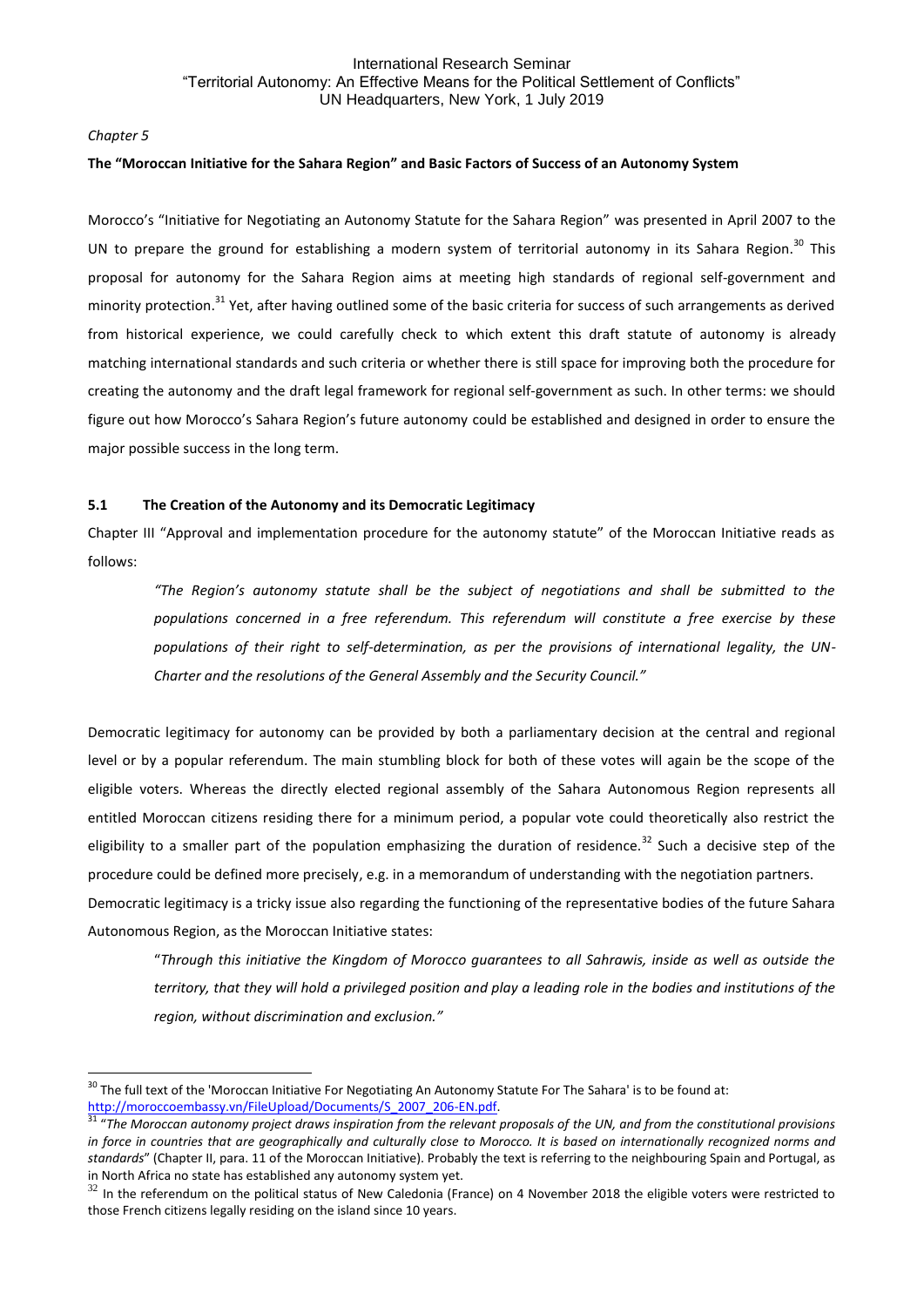Some questions could be clarified: by which rules and regulations will Morocco apply this principle? In which form will the Sahrawi population obtain a privileged possession when it comes to political decision making? Will there be a quota for the autochthonous population of the region and how will this quota be determined? This crucial issue has to be tackled in the future autonomy statute.

# **5.2 The Powers of the Sahara Autonomous Region**

The list of powers provided to the Sahara Autonomous Region by Paragraph 12 of the Moroccan Initiative is already significant:

- ‒ The Region's local administration, local police force and jurisdictions;
- ‒ In the economic sector: economic development, regional planning, promotion of investment, trade, industry, tourism and agriculture;
- ‒ The Region's budget and taxation;
- ‒ Infrastructure: water, hydraulic facilities, electricity, public works and transportation;
- ‒ In the social sector: housing, education, health, employment, sports, social welfare and social security;
- ‒ Cultural affairs, including promotion of the Saharan Hassani cultural heritage;
- ‒ The environment.

However, in order to grant full-fledged autonomy, this list could be expanded to include some more powers such as:

- ‒ Hunting, fishing, maritime activities and organisations of the fishing sector;
- ‒ Popular consultation, direct political participation of the citizens and referendums on regional issues under the present autonomy statute;
- ‒ Emergencies and civil protection;
- ‒ Consumer protection;
- ‒ Energy and mineral mines;
- ‒ Public employment and staff in the administrative bodies of the Sahara Autonomous Region, organisation of the autonomous administration;
- ‒ Communication infrastructure;
- ‒ Cultural affairs should also include the establishment of a regional TV- and radio-broadcasting station under public law as a regional and independent authority.
- ‒ Public works.

Furthermore, while the current draft statute mentions the central state's exclusive jurisdiction over national security and external defence, it does not mention the local police (internal public security) among the Region's powers.

The symbols of the Sahara Autonomous Region (flag, anthem, motto, etc.) are not mentioned. As for the immigration a special provision (paragraph) could be added in order to vest the Autonomous Region with some rights to participate in the management of the influx of new settlers from the rest of Morocco.

With regard to the "share of proceeds collected by the State from the exploitation of natural resources located in the Region" the wording could be more precise. First of all, there could be a statement about the property rights of the natural resources of the Sahara Region and the legal rights to allocate concessions for mineral extracting companies.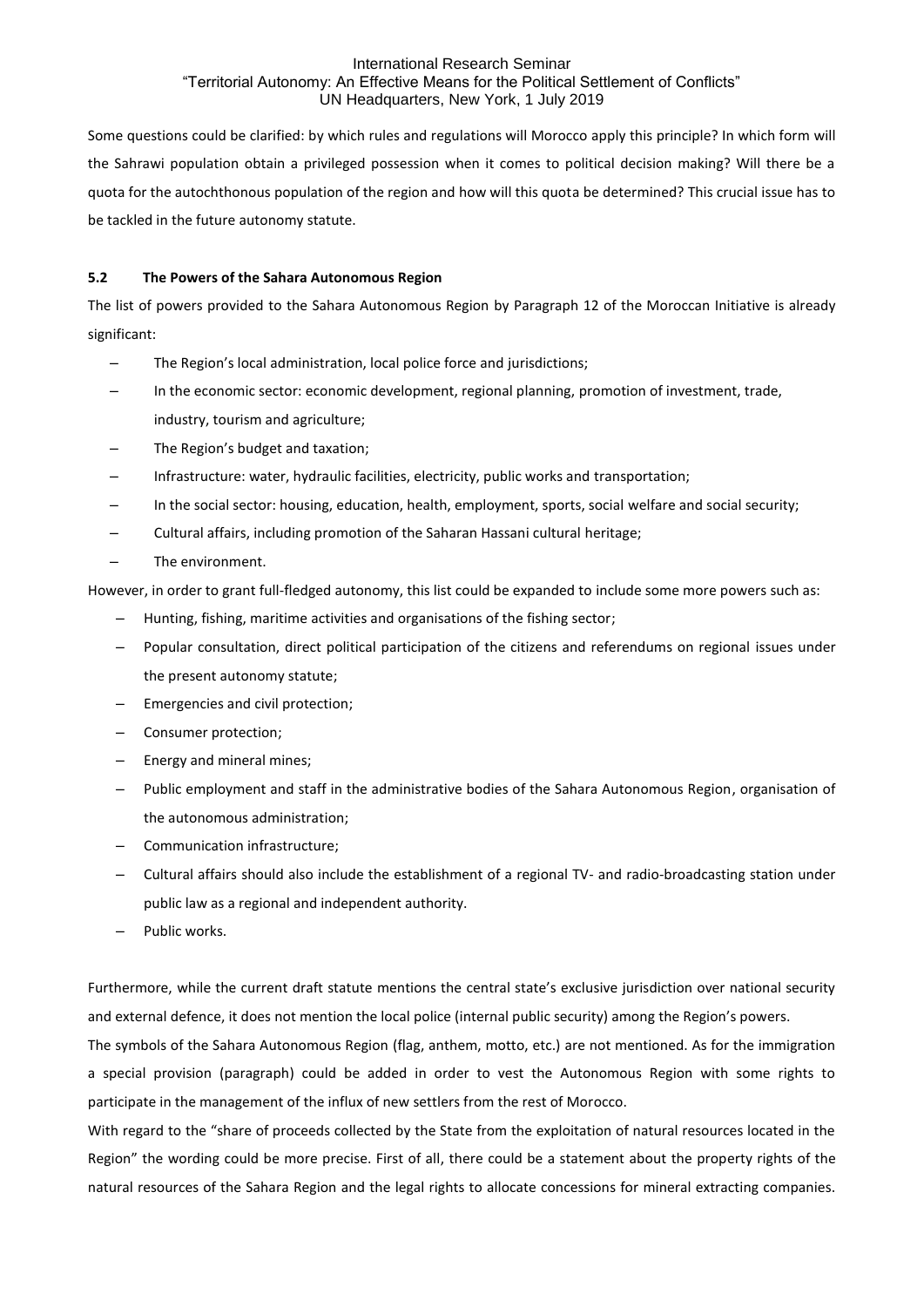Then, there could be regulations on the process of participation of the Sahara Autonomous Region when it comes to stipulate agreements between state agencies and private stakeholders or companies.

#### **5.3 Representation of the National Government in the Sahara Autonomous Region**

The Moroccan Initiative under para. 16 reads: "*The powers of the State in the Sahara Autonomous Region as stipulated in paragraph 13 shall be exercised by a Representative of the Government*." But no information or regulations defines more precisely the institution of the representation of the State and its powers.

Under B, paragraph 20, it is mentioned that "*the head of the Government shall be the Representative of the State in the Region*." Thus the Autonomous Region's chief of government will have a hybrid or double character: elected chief of the Autonomous Region, democratically legitimized by the citizens of the Region, but also invested by the King as the Representative of the State in the region. Yet, in a genuine territorial autonomy the chief of the autonomous Regions' government should be independent from the State, politically answerable only to the Region's Parliament under the Statute and the Constitution. In almost all modern autonomy systems, the independence of the regional legislative assembly, directly elected by the citizens of the region, is the core institution of genuine autonomy. Whenever the chief of government of the autonomous region encroaches into the State's affairs or exceeds its powers, the State may intervene basically before the competent court. But regarding the democratic legitimacy and responsibility, the autonomous region and the State's bodies could be more clearly separated.

#### **5.4 Powers of the Courts**

Paragraph 23 of the Moroccan Initiatives determines that "…*as the highest jurisdiction of the Sahara Autonomous Region the High Regional Court shall have final decisions regarding the interpretation of the Region's legislation,* without prejudice to the powers of the Kingdom's Supreme Court or Constitutional Council." This construction of administrative and constitutional judiciary may appear inconsistent. Paragraph 22 establishes a "Regional Court" in charge of interpreting regional provisions. In the European legal tradition, this would be equivalent to an administrative court. Due to the demographic dimension of the Sahara Autonomous Region (roughly 570,000 inhabitants), one administrative court would be sufficient to cover the whole territory. On the other hand, a separate issue is given by judging the compatibility of regional law with the Constitution (as provided by paragraph 24 of the Autonomy Statute) and to central State law whether it encroaches upon regional powers. On such issues, only the national Supreme Court or the Constitutional Court can be called to judge. The different kind and purposes of courts could be more clearly determined in the framework of the Autonomy Statute.

# **5.5 State-Region Commission**

In the Moroccan Initiative for the autonomy of the Sahara Region, no bilateral commission between the State and the Autonomous Region in charge of issues of implementation, mediation and amendments of the Statute is provided. As pointed out by several scholars (Ghai, Weller, Suksi, Salat), when it came to build up autonomous institutions and carry out their manifold powers and duties, regularly this critical issue arose. As the nature of the relationship between central states and autonomous regions is cooperative but antithetic, there is a permanent need of a "clearing body" for mediation, consultation, amendments in charge of solving conflicts in an early stage. In some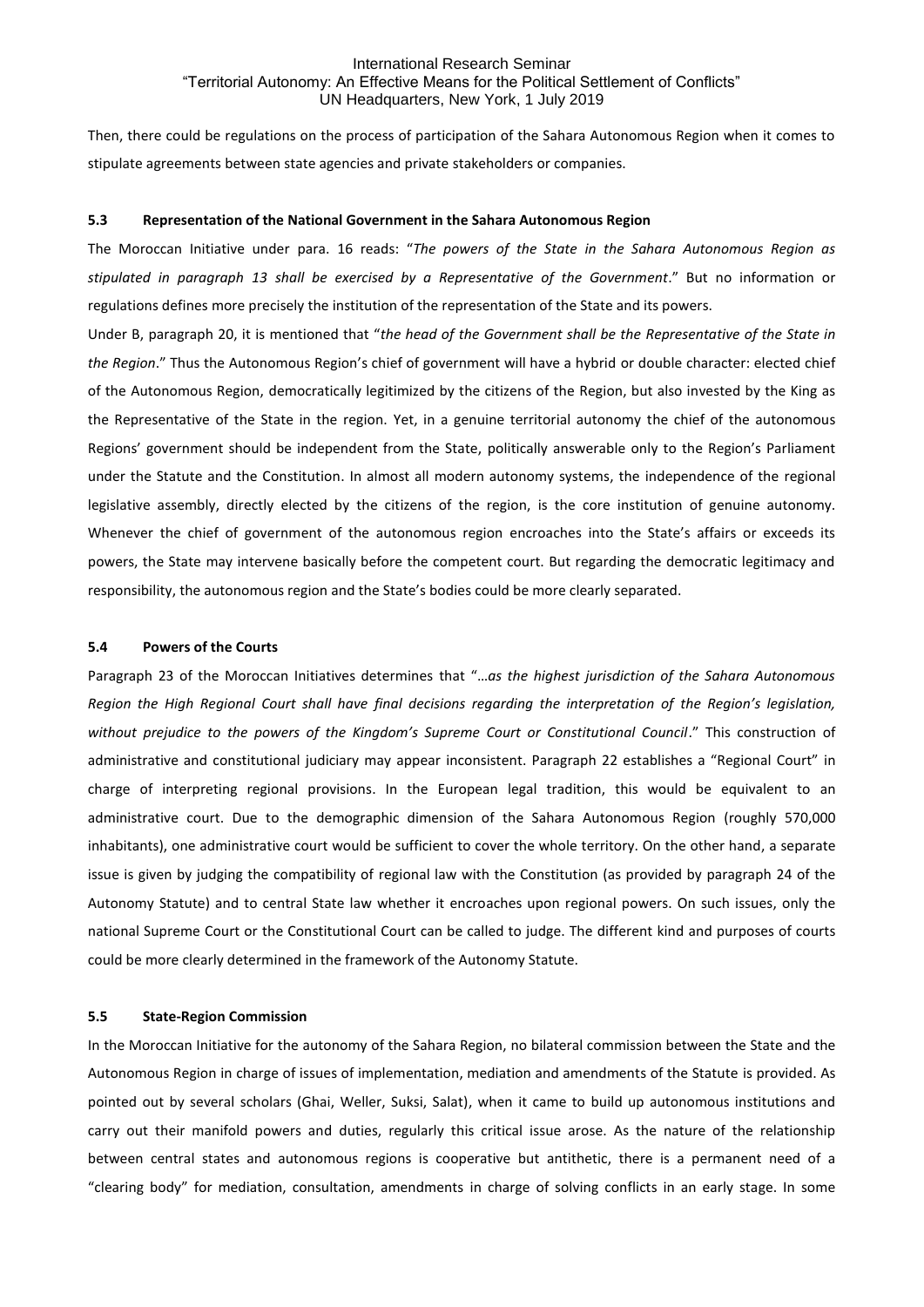autonomous regions such as South Tyrol, the Åland Islands, the Faroe and Greenland, bilateral Region-State-Commissions have been established to deal with this purpose. This kind of commission, its scope, duties and composition could be defined by the autonomy statute.

## **5.6 The Implementation Procedure**

The implementation procedure of the autonomy system can be long and complex, as several historical experiences in other countries have proved. The procedure of elaborating and approving a huge number of enactment decrees in a joint effort and mutual agreement should be clearly determined in the Statute. It is important to state that "*to this end the parties pledge to work jointly and in good faith to foster this political solution and secure its approval by the Sahara populations*" (Paragraph 28), but may require some more detailed provisions. The implementation procedure could be monitored by an international body or a kin-state, whenever this is accepted by the parties. Furthermore, it could be reasonable to set a deadline for finalising all legal steps for practical implementation of the autonomy status in domestic law.

## **5.7 International Context and the Kin-state**

This a very sensitive issue, but it could be the key to solve the long-lasting conflict between the Kingdom of Morocco and that part of the Sahrawi population which is still living abroad on Algerian territory in unfavourable conditions. As in some cases of autonomy (South Tyrol, Åland Islands, Bougainville, Northern Ireland), not only the negotiations to achieve the autonomy status, but also the task of safeguarding the autonomy status can be fostered by involving a third party, called "kin-state". This role could be played by the neighbouring State(s) of Algeria and/or Mauritania, but also by an international organisation as well (African Union, UN). The presence of a kin-state in other cases of existing autonomy systems was definitely helpful in order to allow the representatives of the autochthonous population to enter in the final negotiation and to accept an agreement on autonomy. This does not result in an impingement upon Morocco's sovereignty on the Sahara Region, but recognises a third party which is granted a role of watchdog and protector under international law and ensuring good neighbourhood.

If such key factors for success, as explained in this paper, could be kept in mind when drawing and establishing the autonomy system, the perspectives for success would definitely improve. As Morocco's proposal for territorial autonomy in its Sahara Region is still under preparation and subject to detailed negotiations with the parties, the legal framework and the political procedure could be integrated and complemented in this direction. The negotiations on autonomy with the counterpart and international players could take account of some further clauses and additional regulations to the current draft of Morocco's "Initiative on Negotiating" allowing a "rapprochement". Such key factors could then be helpful to find consent among all negotiation partners on a shared solution.

#### **References**

- ‒ Ackrén, Maria (2009), *Conditions for Different Autonomy Regimes in the World*, Åbo Akademi Univ. Press.
- ‒ Benedikter, Thomas (2010), *The World's Modern Autonomy Systems*, EURAC Bozen.
- ‒ Benedikter, Thomas (2009), *Solving Ethnic Conflict through Self-Government*, EURAC Bozen.